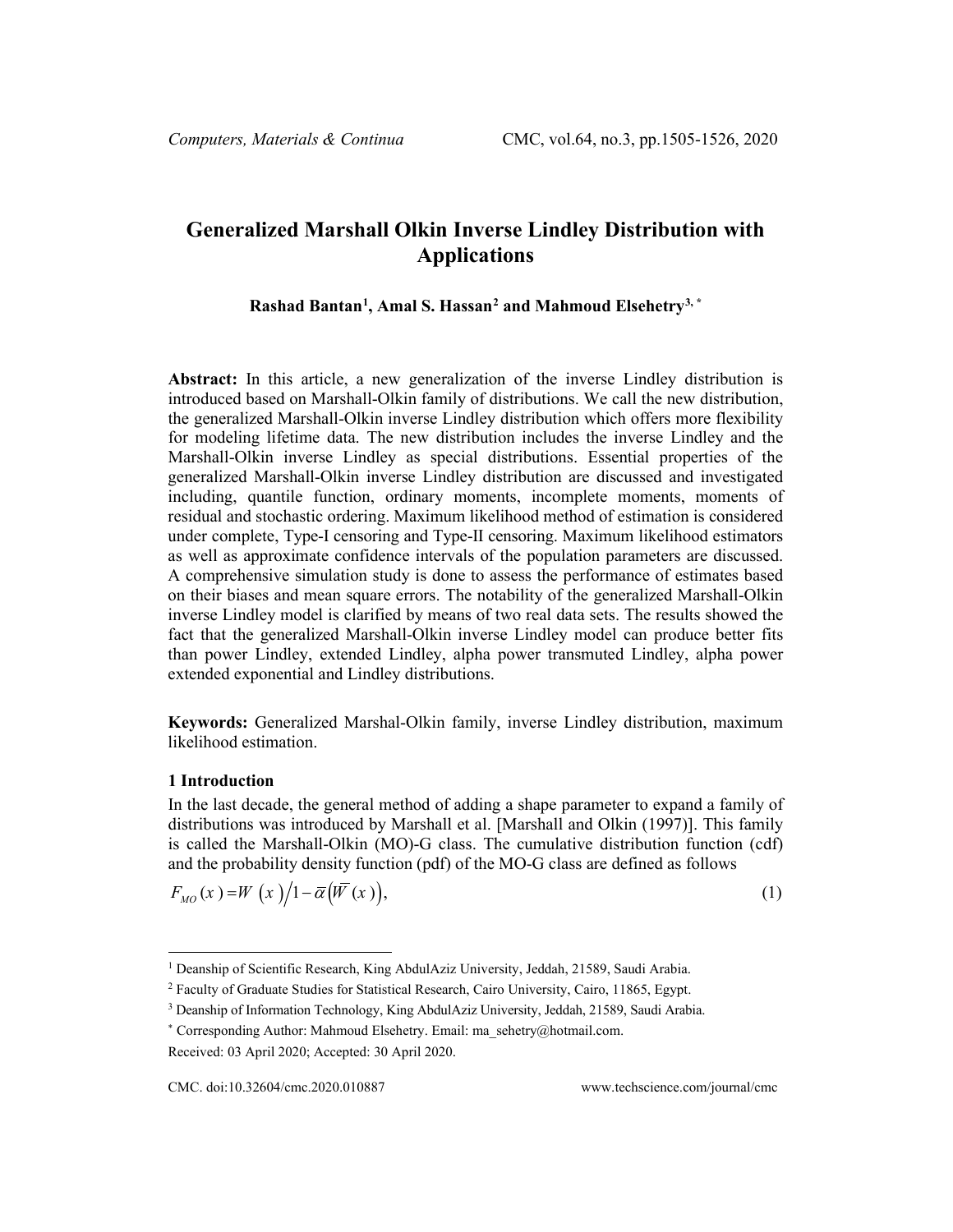and,

$$
f_{MO}(x) = \alpha w(x) / \left[1 - \overline{\alpha}(\overline{W}(x))\right]^2,
$$
\n(2)

where,  $\alpha > 0$ ,  $\overline{\alpha} = 1 - \alpha$ ,  $\overline{W}(x) = 1 - W(x)$  is the survival function and  $W(x)$  is the baseline distribution. The parameter  $\overline{\alpha}$  is known as a tilt parameter and interpreted  $\overline{\alpha}$  in terms of the behavior of the hazard rate function (hrf) of X. This ratio is increasing in X for  $\bar{\alpha} \ge 1$  and decreasing in X for  $\bar{\alpha} \in (0,1)$  (see Nanda et al. [Nanda and Das (2012)]).

The generalization of the MO-G family proposed by Jayakumar et al. [Jayakumar and Mathew (2008)] through Lehmann alternative 1 approach by exponentiating the MO survival function (sf) as

$$
\overline{F}_{GMO}(x) = \left[ \frac{\alpha \left( \overline{W}(x) \right)}{1 - \overline{\alpha} \left( \overline{W}(x) \right)} \right]^b.
$$
\n(3)

where  $b > 0$ , is an additional shape parameter. When  $b = 1$ ,  $\overline{F}_{GMO}(x) = \overline{F}_{MO}(x)$ . The pdf corresponding to Eq. (3) is given by

$$
f_{GMO}(x) = \frac{b \alpha^{b} \left[\overline{W}(x)\right]^{b-1} w(x)}{\left[1 - \overline{\alpha} \left(\overline{W}(x)\right)\right]^{b+1}}.
$$
\n(4)

For more information about Marshall-Olkin family see Barakat et al. [Barakat, Ghitany and AL-Hussaini (2009); Barreto-Souza, Lemonte and Cordeiro (2013); Cordeiro, Lemonte and Ortega (2014); Alizadeh, Tahir, Cordeiro et al. (2015); Handique, Chakraborty and Hamedani (2017)].

Recently, one parameter Lindley distribution has attracted the researchers for its use in modeling lifetime data. A mixture of exponentialtions ibudistr  $(2, \theta)$  ammagand  $(\theta)$ with mixing proportion  $\{ \theta'_{1+} \theta \}$  in the context of Fiducial and Bayesian statistics. It has

the following pdf and cdf

$$
w(y;\theta) = \frac{\theta^2}{1+\theta}(1+y)e^{-\theta y}, \qquad y,\theta > 0,
$$
\n(5)

and,

$$
W(y;\theta) = 1 - \left\{1 + \frac{\theta}{1+\theta}y\right\}e^{-\theta y}, \qquad y, \theta > 0.
$$
 (6)

The Lindley distribution and its applications have been discussed by Ghitany et al. [Ghitany, Atieh and Nadadrajah (2008)] and showed that the Lindley distribution is a better fit than the exponential distribution based on the waiting time at the bank for service.

Sharma et al. [Sharma, Singh, Singh et al. (2015)] proposed the inverse Lindley (IL) distribution by using the transformation  $X = 1/Y$ , where Y has the pdf in Eq. (5) and cdf in Eq. (6), with the following pdf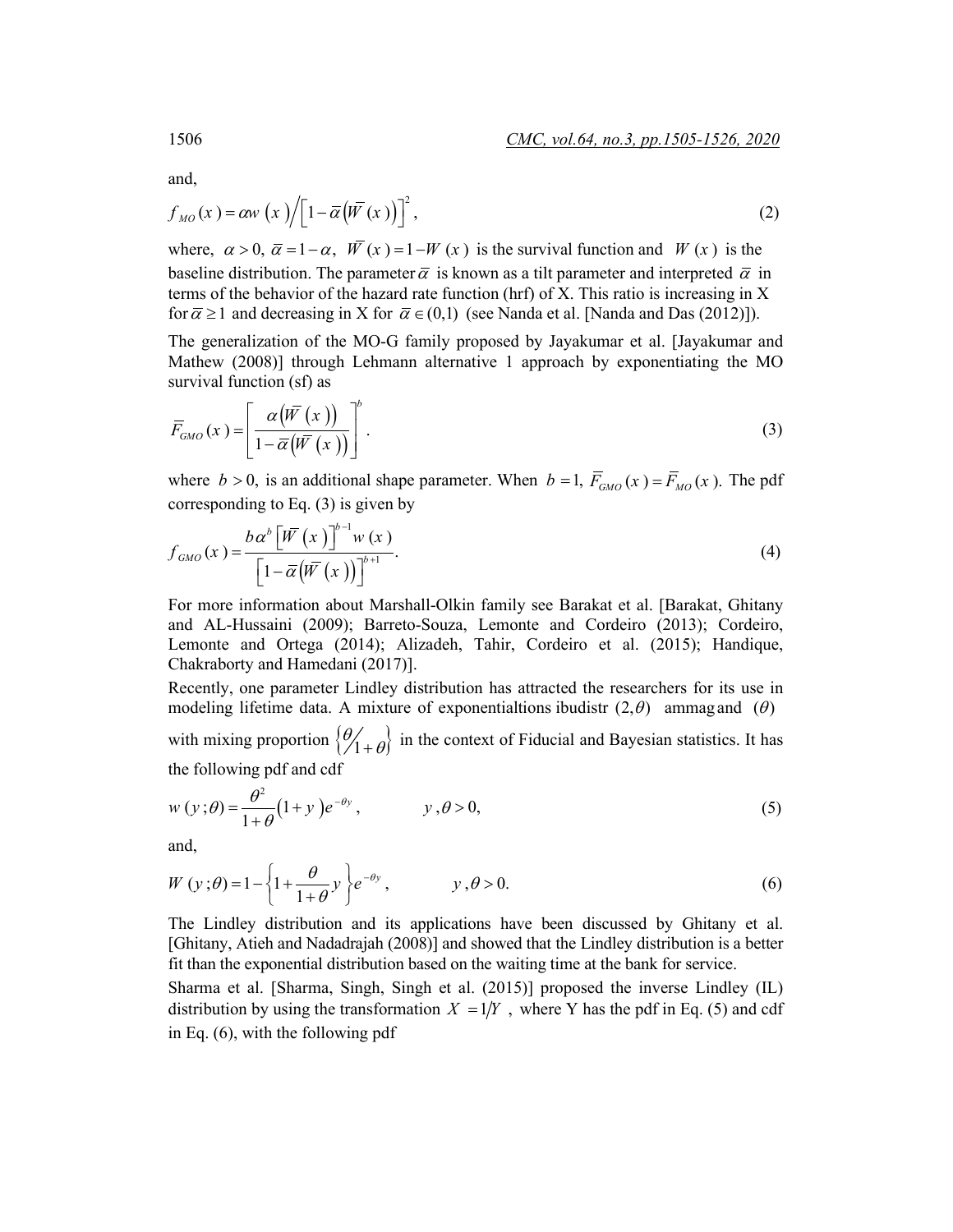*Generalized Marshall Olkin Inverse Lindley Distribution*1507

$$
w(x; \theta) = \frac{\theta^2}{1+\theta} \left(\frac{1+x}{x^3}\right) e^{\frac{-\theta}{x}}, \qquad x, \theta > 0.
$$
 (7)

The cdf related to Eq. (7) is as follows

$$
W(x;\theta) = \left(1 + \frac{\theta}{1+\theta} \frac{1}{x}\right) e^{-\frac{\theta}{x}}, \qquad x, \theta > 0.
$$
 (8)

Sharma et al. [Sharma, Singh, Singh et al. (2015)] mentioned that the IL distribution has the upside-down bathtub-shaped hrf. They discussed the estimation of stress strength reliability using classical and Bayesian approaches. Sharma et al. [Sharma, Singh, Singh et al. (2016)], introduced another two-parameter IL distribution called the generalized IL distribution as a new statistical inverse model with upside-down bathtub survival data. The power IL distribution has been introduced by Barco et al. [Barco, Mazucheli and Janeiro (2017)]. An extension of the inverse power Lindley distribution using the MO-G family has been introduced and discussed by Hibatullah et al. [Hibatullah, Widyaningsih and Abdullah (2018)]. Exponentiated inverse power Lindley distribution has been proposed by Jan et al. [Jan, Jan and Ahmad (2018)].

In this article, we provide a new three-parameter model as an interesting extension for the IL distribution. We are motivated to study the generalized Marshall-Olkin inverse Lindley (GMOIL) distribution because (i) it includes the Marshall-Olkin inverse Lindley (MOIL) and the IL as sub-models; (ii) it gives more flexibility to model various types of data (iii) it outperforms some lifetime distributions in regard to two real data examples. This paper can be sorted as follows. Section 2 gives the structure of the pdf, cdf and hrf of the GMOIL distribution. Main properties of the GMOIL model appear in Section 3. Estimation of the population parameters are derived in Section 4 based on complete, Types I and II censored sampling schemes. Simulation study is carried out to illustrate theoretical results in Section 5. Section 6 provides application to real data and the article ends with concluding remarks.

#### **2 Generalized marshel olkin inverse lindley distribution**

In this section, the GMOIL distribution with parameters  $\alpha$ , b and  $\theta$  are proposed based on pdf in Eq. (3). The GMOIL distribution is specified according to the following definition.

**Definition:** Let X be a random variable having pdf in Eq. (7) and cdf in Eq. (8), then the random variable X is said to follow the GMOIL distribution with the following pdf and cdf

$$
f(x;k) = b\alpha^{b} \frac{\theta^{2}}{1+\theta} \left(\frac{1+x}{x^{3}}\right) e^{\frac{-\theta}{x}} \left\{ 1 - \left(1 + \frac{\theta}{1+\theta} \frac{1}{x}\right) e^{\frac{-\theta}{x}} \right\}^{b-1} \left[ 1 - \overline{\alpha} \left\{ 1 - \left(1 + \frac{\theta}{1+\theta} \frac{1}{x}\right) e^{\frac{-\theta}{x}} \right\} \right]^{-b-1}, \quad (9)
$$

and,

$$
F(x; \kappa) = 1 - \left\{ \alpha \left( 1 - \left( 1 + \frac{\theta}{1 + \theta} \frac{1}{x} \right) e^{-\frac{\theta}{x}} \right) \right\}^{b} \left[ 1 - \overline{\alpha} \left\{ 1 - \left( 1 + \frac{\theta}{1 + \theta} \frac{1}{x} \right) e^{-\frac{\theta}{x}} \right\} \right]^{-b},
$$
(10)

where,  $\kappa = (\alpha, b, \theta)$  is a set of parameters.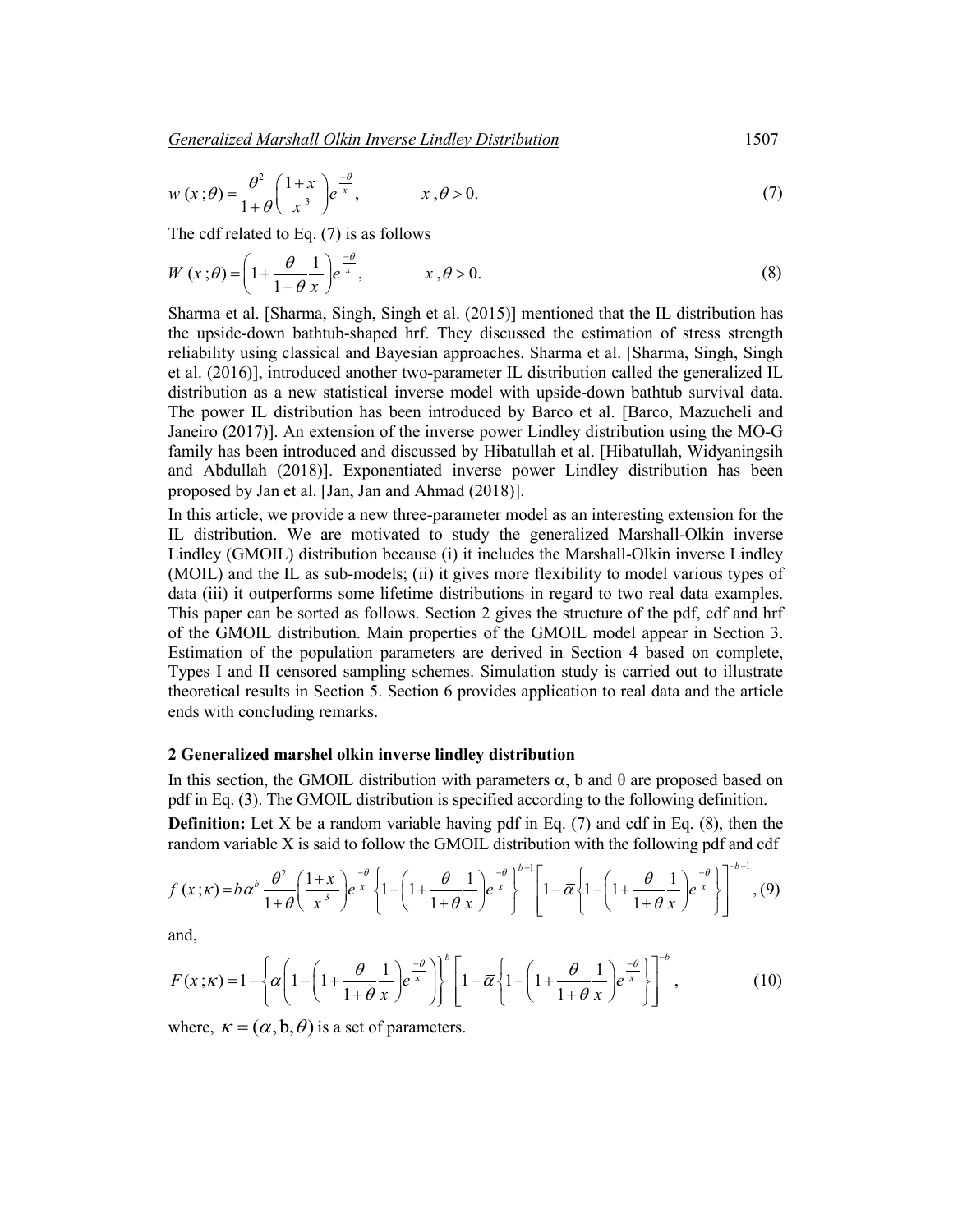For  $b = 1$ , the GMOIL distribution reduces to MOIL distribution.

For  $b = \alpha = 1$ , the GMOIL distribution reduces to IL (see Ghitany et al. [Ghitany, Atieh] and Nadadrajah (2008)]).

The sf and hrf of the GMOIL distribution are respectively, given by

$$
\overline{F}(x;\kappa) = \left\{1 - \alpha \left(1 - \left(1 + \frac{\theta}{1 + \theta} \frac{1}{x}\right) e^{\frac{-\theta}{x}}\right)\right\}^{b} \left[1 - \overline{\alpha} \left\{1 - \left(1 + \frac{\theta}{1 + \theta} \frac{1}{x}\right) e^{\frac{-\theta}{x}}\right\}\right]^{-b},\tag{11}
$$

and,

$$
h(x;\kappa) = \frac{b\alpha\theta^2}{1+\theta} \left(\frac{1+x}{x^3}\right) e^{-\frac{\theta}{x}} \left\{ 1 - \left[1 + \frac{\theta}{1+\theta} \frac{1}{x}\right] e^{-\frac{\theta}{x}} \right\}^{b-1} \left[1 - \overline{\alpha} \left\{1 - \left[1 + \frac{\theta}{1+\theta} \frac{1}{x}\right] e^{-\frac{\theta}{x}} \right\} \right]^{-b-1} . \quad (12)
$$

Plots of the pdf and hrf of the GMOIL distribution are displayed in Fig. 1, for different values of parameters. As seen from Fig. 1, the shapes of the pdf take different forms. Also, it is clear that the shapes of the hrf are decreasing, increasing and up-side down shaped at some selected values of parameters.



**Figure 1:** The pdf and hrf of the GMOIL model at selected values of parameters

# **3 Main properties**

In this section, we obtain some important statistical properties of the GMOIL distribution such as quantile function, ordinary and incomplete moments, moment generating function, moments of the residual and reversed residual lives and stochastic ordering.

#### *3.1 Quantile function*

Quantiles are essential for estimation and simulation. The quantile function, say  $Q(u) = F^{-1}(u)$ , where  $u \in (0,1)$ , is obtained by inverting Eq. (10) as follows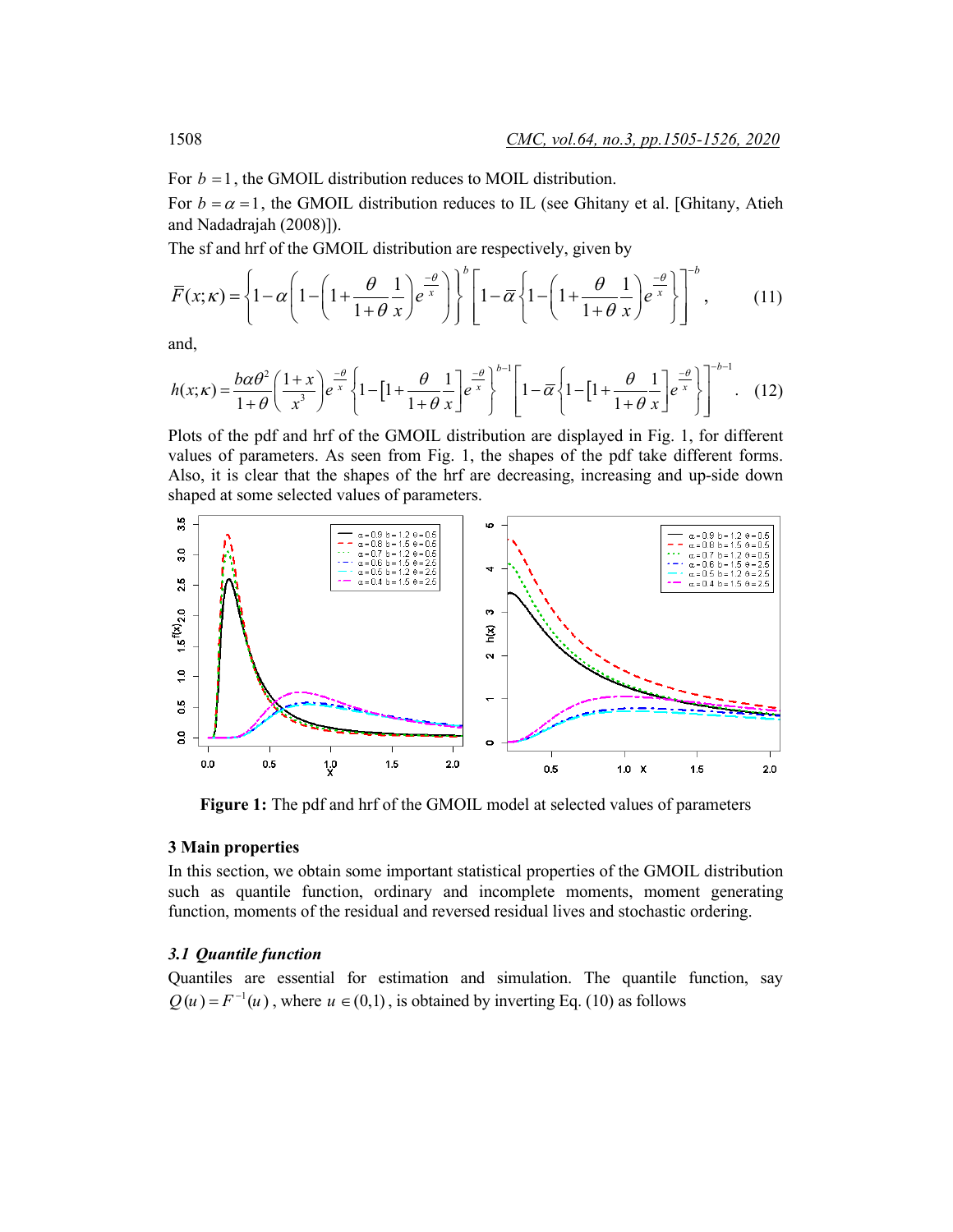$$
u = 1 - \left[ \frac{\alpha \left\{ 1 - \left( 1 + \frac{\theta}{1 + \theta} \frac{1}{Q(u)} \right) e^{\frac{-\theta}{Q(u)}} \right\}}{1 - \overline{\alpha} \left\{ 1 - \left( 1 + \frac{\theta}{1 + \theta} \frac{1}{Q(u)} \right) e^{\frac{-\theta}{Q(u)}} \right\}} \right],
$$
\n(13)

which yields;

$$
\left(1+\frac{\theta}{1+\theta}\frac{1}{Q(u)}\right)e^{\frac{-\theta}{Q(u)}} = \frac{\alpha-\alpha(1-u)^{\frac{1}{\beta}}}{\alpha+\bar{\alpha}(1-u)^{\frac{1}{\beta}}}.
$$
\n(14)

Multiply both sides by  $(1 + \theta)e^{-(1+\theta)}$ , then we have the Lambert equation

$$
-[1+\theta+(\theta/Q(u))]e^{-\left(\frac{\theta}{Q(u)}+1+\theta\right)}=-(1+\theta)e^{-(1+\theta)}\left\{\alpha-\alpha(1-u)^{1/2}/\left(\alpha+\bar{\alpha}(1-u)^{1/2}\right)\right\}.
$$
 (15)

Hence, we have the negative Lambert W function of the real argument

$$
-(1+\theta)e^{-(1+\theta)}\left\{\alpha-\alpha(1-u)^{1/6}\middle/(\alpha+\bar{\alpha}(1-u)^{1/6})\right\},\tag{16}
$$

i.e.,

$$
Q(u) = \left\{-\frac{1}{\theta} - 1 - \frac{1}{\theta}W_{-1}\left[ -(1+\theta)e^{-(1+\theta)} \left\{\alpha - \alpha(1-u)^{1/2}/\left(\alpha + \bar{\alpha}(1-u)^{1/2}\right)\right\}\right] \right\}^{-1},\tag{17}
$$

where  $u \in (0,1)$ , and  $W_{-1}$ .) is the negative Lambert W function.

### *3.2 Moments and incomplete moments*

The  $s<sup>th</sup>$  moment about zero for the GMOIL distribution is derived. To obtain the  $s<sup>th</sup>$ moment, firstly explicit expression for the pdf in Eq. (9) is obtained. Since, the binomial expansion, for real non-integer value of *m*, is given by

$$
(1-y)^{-m} = \sum_{j=0}^{\infty} \frac{\Gamma(m+j)y^j}{\Gamma(m)j!}, \ |y| < 1, m > 0.
$$
 (18)

Then by employ Eq. (18) in Eq. (9), then

$$
f(x; \kappa) = \sum_{j=0}^{\infty} \frac{\alpha^b b \theta^2}{1+\theta} \frac{\Gamma(b+1+j)\overline{\alpha}^j}{j! \Gamma(b+1)} \left(\frac{1+x}{x^3}\right) e^{\frac{-\theta}{x}} \left\{1 - \left(1 + \frac{\theta}{1+\theta} \frac{1}{x}\right) e^{\frac{-\theta}{x}}\right\}^{b+j-1}.
$$
 (19)

Apply the generalized binomial expansion, in Eq. (19)

$$
f(x; \kappa) = \sum_{i,j=0}^{\infty} (-1)^i \binom{b+j-1}{i} \frac{\alpha^b b \theta^2}{1+\theta} \frac{\Gamma(b+1+j)\overline{\alpha}^j}{j!\Gamma(b+1)} \left(\frac{1+x}{x^3}\right) e^{\frac{-(i+1)\theta}{x}} \left(1+\frac{\theta}{1+\theta} \frac{1}{x}\right)^i. (20)
$$

Again, using the binomial expansion in Eq. (20)

$$
f(x; \kappa) = \sum_{i,j=0}^{\infty} \sum_{m=0}^{i} E_{i,j,m} \left( \frac{1+x}{x^{3+m}} \right) e^{-\frac{(i+1)\theta}{x}},
$$
\n(21)

where,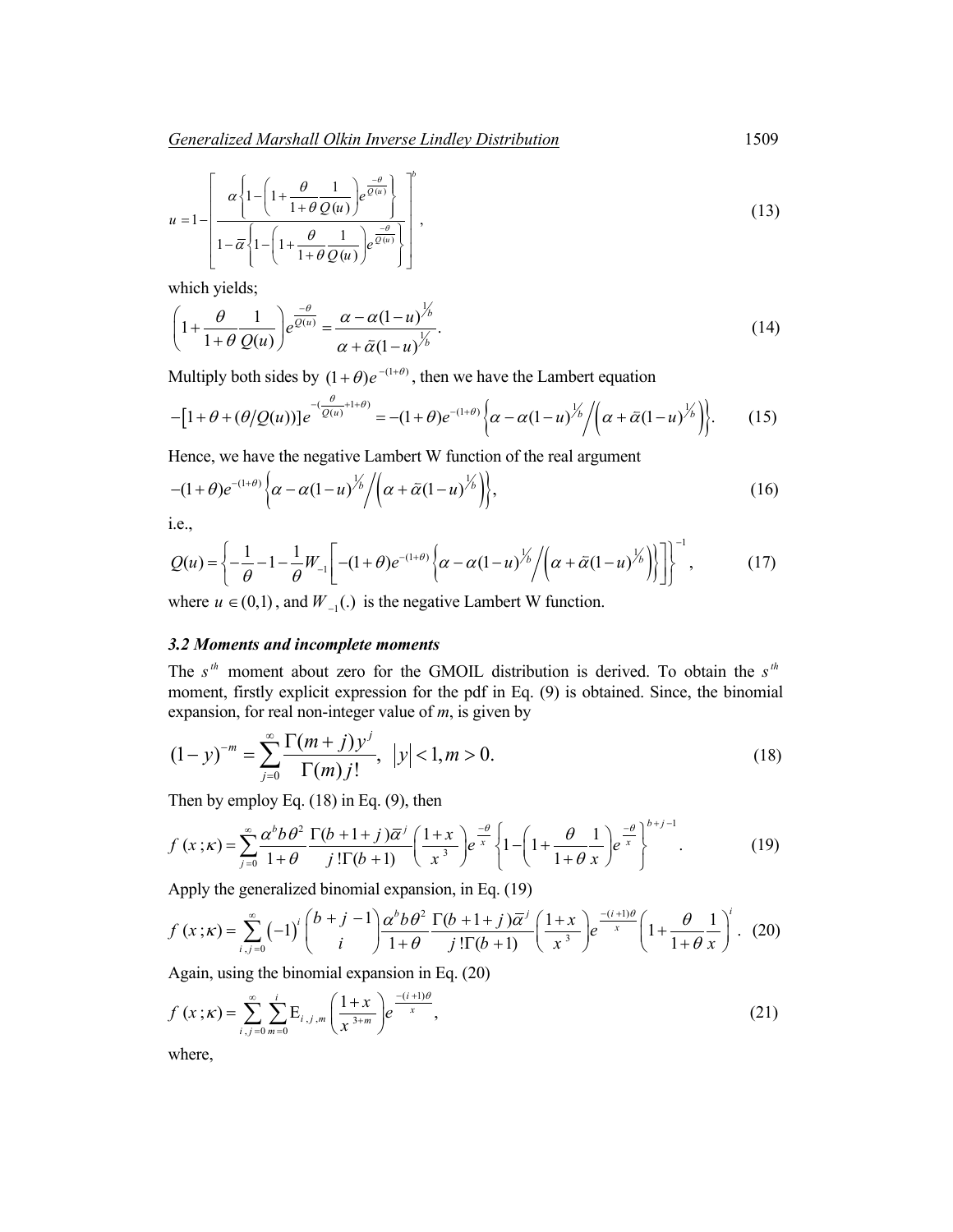$$
\mathrm{E}_{i,j,m}=(-1)^i\binom{b+j-1}{i}\frac{b\,\alpha^b\,\theta^{2+m}}{(1+\theta)^m}\frac{\Gamma(b+1+j)\,\overline{\alpha}^j}{j!\,\Gamma(b+1)}.
$$

Hence, the  $s<sup>th</sup>$  moment of the GMOIL distribution is obtained as follows

$$
\mu'_{s} = \sum_{i,j=0}^{\infty} \sum_{m=0}^{i} E_{i,j,m} \left\{ \int_{0}^{\infty} x^{s-m-3} e^{\frac{-(i+1)\theta}{x}} dx + \int_{0}^{\infty} x^{s-m-2} e^{\frac{-(i+1)\theta}{x}} dx \right\},
$$
(22)

which leads to

$$
\mu'_{s} = \sum_{i,j=0}^{\infty} \sum_{m=0}^{i} \mathcal{E}_{i,j,m} \left\{ \frac{\Gamma(m-s+2)}{((i+1)\theta)^{m-s+2}} + \frac{\Gamma(m-s+1)}{((i+1)\theta)^{m-s+1}} \right\}.
$$
\n(23)

The  $s^{th}$  central moment ( $\mu_s$ ) of X is given by

$$
\mu_{s} = E(X - \mu_{1}')^{s} = \sum_{i=0}^{s} (-1)^{i} {s \choose i} (\mu_{1}')^{i} \mu_{s-i}'.
$$
\n(24)

Recall the Taylor's series expansion of the function  $e^{tx}$ , that is  $e^{tx} = \sum_{s=0}^{\infty} \frac{(tx)^s}{s!}$ , *s*  $e^{tx} = \sum_{n=1}^{\infty} \frac{f(x)}{n}$ *s* ∞  $=\sum_{s=0}^{\infty} \frac{(kx)^s}{s!}$ , so the moment generating function of the GMOIL distribution for  $|t|$ <1, is given by

$$
M_{x}(t) = \sum_{i,j,s=0}^{\infty} \sum_{m=0}^{i} E_{i,j,m} \frac{t^{s}}{s!} \left\{ \frac{\Gamma(m-s+2)}{((i+1)\theta)^{m-s+2}} + \frac{\Gamma(m-s+1)}{((i+1)\theta)^{m-s+1}} \right\}.
$$
 (25)

Numerical values of the first four-moments, variance ( $\sigma^2$ ), skewness (SW) and kurtosis (KU) of the GMOIL distribution are displayed in Tab. 1. Some choice values of b and  $\alpha$ are selected as follows (1)  $(\alpha = 1.5, b = 4)$ , (2)  $(\alpha = 1.5, b = 6)$ , (3)  $(\alpha = 2, b = 4)$ , (4)  $(\alpha = 2, b = 6)$ , (5)  $(\alpha = 0.5, b = 4)$ , (6)  $(\alpha = 0.5, b = 6)$  for  $\theta = 1$ .

**Table 1:** First four-moments,  $\sigma^2$ , SK and KU of X for some choices of parameters values

| $\mu'_s$   | (1)    | (2)    | (3)     | (4)    | (5)   | (6)    |
|------------|--------|--------|---------|--------|-------|--------|
| $\mu'_1$   | 0.546  | 0.423  | 0.644   | 0.488  | 0.327 | 0.273  |
| $\mu'_2$   | 0.462  | 0.235  | 0.688   | 0.327  | 0.134 | 0.086  |
| $\mu'_3$   | 0.787  | 0.18   | 1.609   | 0.319  | 0.079 | 0.032  |
| $\mu'_4$   | 74.781 | 0.211  | 234.259 | 0.506  | 0.985 | 0.015  |
| $\sigma^2$ | 0.164  | 0.056  | 0.273   | 0.089  | 0.028 | 0.011  |
| <b>SW</b>  | 5.357  | 2.57   | 5.7     | 2.768  | 3.753 | 1.77   |
| <b>KU</b>  | 2740   | 20.223 | 3102    | 22.875 | 1233  | 11.313 |

We conclude from Tab. 1 that the values of the  $\mu'_1$  and  $\sigma^2$  of the GMOIL distribution get larger as the values of  $\alpha$  increase for fixed value of b. Also, the distribution can be right skewed and leptokurtic.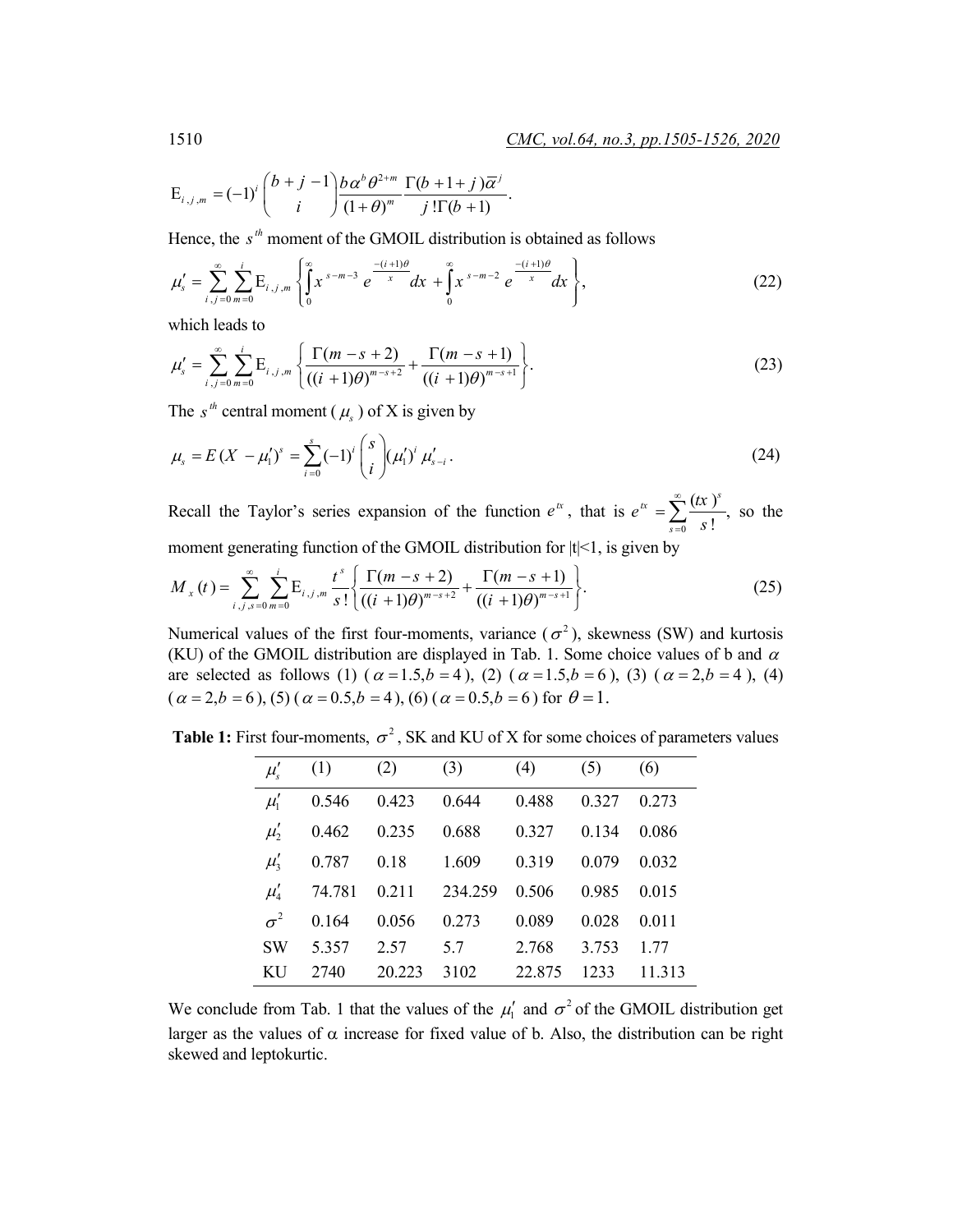Moreover, the  $s^h$  incomplete moment, say  $\eta_s(t)$  is defined by

$$
\eta_s\left(t\right) = \int_{-\infty}^t x^s \mathcal{F}(x) \, dx \,. \tag{26}
$$

Hence, the  $s<sup>th</sup>$  moment of the GMOIL distribution is derived by substituting Eq. (21) in Eq. (26) as follows

$$
\eta_s\left(t\right) = \sum_{i,j=0}^{\infty} \sum_{m=0}^{i} \mathcal{E}_{i,j,m} \left\{ \frac{\Gamma(m-s+2,(i+1)\theta t^{-1})}{\left((i+1)\theta\right)^{m-s+2}} + \frac{\Gamma(m-s+1,(i+1)\theta t^{-1})}{\left((i+1)\theta\right)^{m-s+1}} \right\},\tag{27}
$$

where  $\Gamma(k, t) = \int x^{k-1} e^{-k} dx$ *t*  $\Gamma(k, t) = \int_0^{\infty} x^{k-1} e^{-k} dx$  is the upper incomplete gamma function. Bonferroni and

Lorenz curves measures of in-equality are widely used in various fields such as survival analysis, demography and insurance. These measures are the main applications of the first incomplete moment.

#### *3.3 Residual and reversed residual life functions*

Here, the  $k^{th}$  moment of the residual lifetime (MRL) of a random variable X is defined as follows

$$
\varpi_{k}(t) = \frac{1}{\overline{F}(t)} \int_{t}^{\infty} (x - t)^{k} f(x) dx.
$$
\n(28)

Employing the binomial expansion and Eq. (21) in Eq. (28), then the  $k^{th}$  MRL of the GMOIL distribution is derived as follows

$$
\varpi_{k}(t) = \frac{1}{\overline{F}(t)} \sum_{r=0}^{k} \sum_{i,j=0}^{\infty} \sum_{m=0}^{i} \mathbf{E}_{i,j,m}(-1)^{k-r} {k \choose r} t^{k-r} \int_{t}^{\infty} x^{r} \left(\frac{1+x}{x^{3+m}}\right) e^{\frac{-(i+1)\theta}{x}} dx.
$$
 (29)

After simplification, the  $k^{th}$  MRL of the GMOIL distribution is given by

$$
\varpi_{k}(t) = \frac{1}{\overline{F}(t)} \sum_{r=0}^{k} \sum_{i,j=0}^{\infty} \sum_{m=0}^{i} \mathbf{E}_{i,j,m} \phi_{k} \left[ \frac{\gamma[m-r+2,((i+1)\theta/t))]}{((i+1)\theta)^{m-r+2}} + \frac{\gamma[m-r+1,((i+1)\theta/t))]}{((i+1)\theta)^{m-r+1}} \right] \tag{30}
$$

where  $\phi_k = (-1)^{k-r} \left| \int_0^{\infty} |t^{k-r}| \right|$ *k t*  $\phi_k = (-1)^{k-r} {k \choose r} t^{k-r}$  and  $\gamma(., t)$  is the lower incomplete gamma function. The

mean residual life plays an important tool in different areas like; life insurance, industrial reliability, biomedical science, and demography. So, the mean residual life of the GMOIL distribution is obtained by substituting  $k=1$  in Eq. (30).

On the other hand, the  $k^{th}$  moment of reversed residual life (RRL) of a random variable X is defined as follows

$$
v_k(t) = \frac{1}{F(t)} \int_0^t (x - t)^k f(x) dx.
$$
 (31)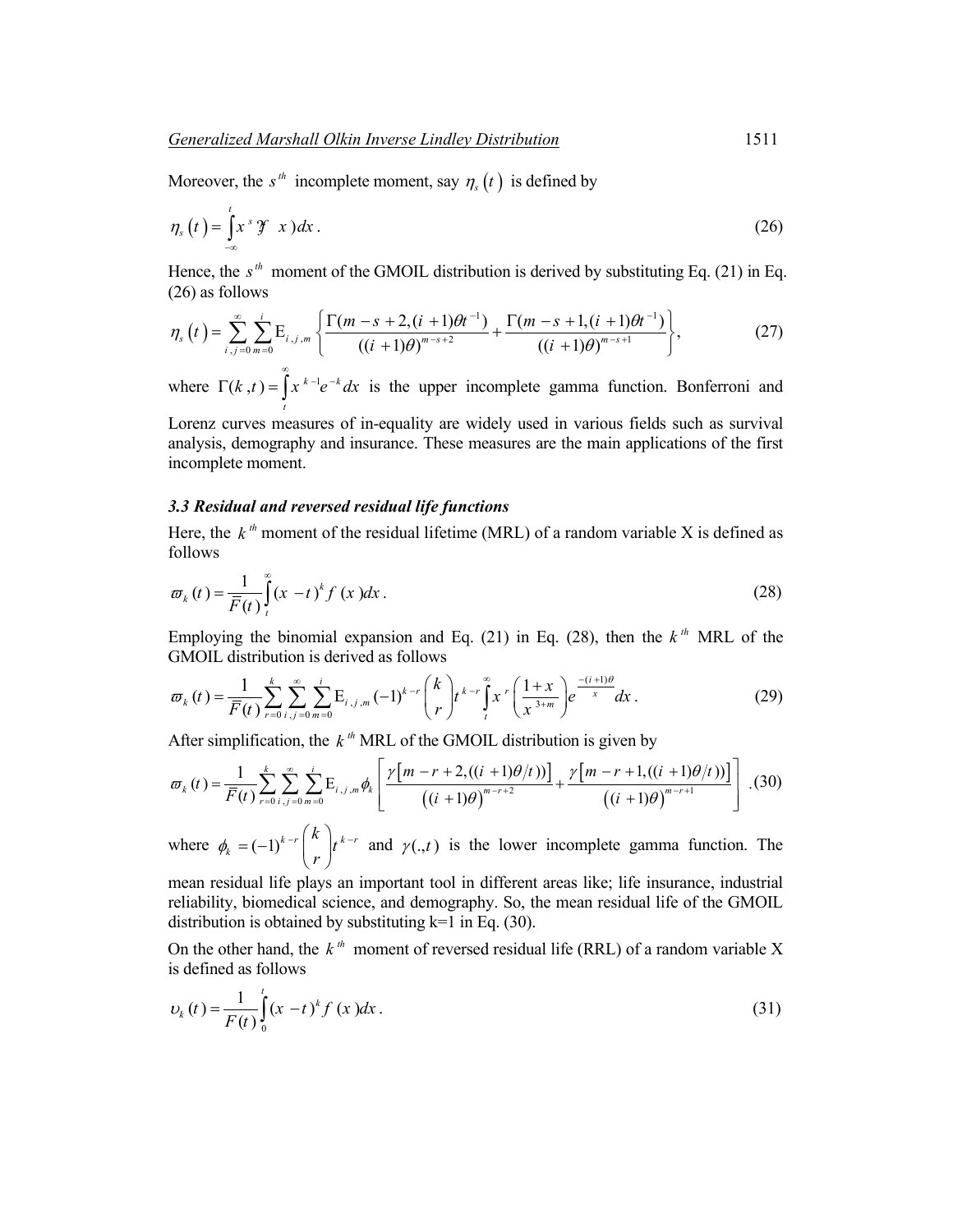Again, we employ the binomial expansion and pdf in Eq. (21) in Eq. (31), then the  $k^{th}$  moment of RRL of the GMOIL will be

$$
v_k(t) = \frac{1}{F(t)} \sum_{r=0}^k \sum_{i,j=0}^\infty \sum_{m=0}^i E_{i,j,m} \phi_k \left[ \frac{\Gamma\left[m-r+2,((i+1)\theta/t)\right]}{((i+1)\theta)^{m-r+2}} + \frac{\Gamma\left[m-r+1,((i+1)\theta/t)\right]}{((i+1)\theta)^{m-r+1}} \right].
$$
 (32)

For  $k=1$  in Eq. (32), we obtain the mean of RRL or the mean waiting time of the GMOIL distribution, which represents the waiting time elapsed since the failure of an item on condition that this failure had occurred.

#### *3.4 Stochastic ordering*

Let *X* and *Y* are independent random variables with cdfs  $F_X$  and  $F_Y$  respectively, then according to Shaked et al. [Shaked and Shanthikumar (1994)], *X* is said to be less than *Y* if the following ordering holds;

Stochastic order  $(X \leq r$  *Y*) if  $F_X(x)$ .*x*) for all  $x(y) \leq r$ 

Likelihood ratio order (*X*.*x*is decreasing in  $f_x(x)/f_y(x)$  if  $\leq$ 

Hazard rate order  $(X \leq_{hr} Y)$  if  $h_X(x).x$  for all  $x(yh \geq$ 

Mean residual life order (*X*.*x*for all  $\int x(y) dx \geq x(\int x)$  if  $Y \leq_{m \neq j}$ 

We have the following chain of implications among the various partial orderings mentioned above:

$$
X \leq_{lr} Y \Rightarrow X \qquad \qquad \underset{\bigcup}{\leq_{hr}} \qquad \qquad Y \Rightarrow X \leq_{mrl} Y
$$
  

$$
X \leq_{sr} Y
$$

**Theorem:** Let  $X \sim \text{GMOIL}(\alpha_1, \beta_1, \theta_1)$   $Y \sim \text{GMOIL}(\alpha_2, \beta_2, \theta_2)$  if  $\alpha_1 > \alpha_2, b_1 > b_2$  and  $\theta_1 = \theta_2 = \theta$ , then  $X \leq_{lr} Y$ ,  $X \leq_{hr} Y$ ,  $X \leq_{ml} Y$ , and  $X \leq_{sr} Y$ .

**Proof:** It is sufficient to show  $f_X(x)/f_Y(x)$  is a decreasing function of *X*; the likelihood ratio is

$$
\frac{f_{X}\left(x\right)}{f_{Y}\left(x\right)} = \frac{\alpha_{1}^{b_{1}}b_{1}\left\{D\right\}^{b_{1}-1}\left[1-\overline{\alpha}_{1}D\right]^{-b_{1}-1}}{\alpha_{2}^{b_{2}}b_{2}\left\{1-D\right\}^{b_{2}-1}\left[1-\overline{\alpha}_{2}D\right]^{-b_{2}-1}},\tag{33}
$$

where,  $D = 1 - \left(1 + \frac{\theta}{\theta} - \frac{1}{\theta}\right)e^{-\frac{\theta}{x}}$ . 1  $D = 1 - |1 + \frac{6}{1} - e^{x}$ *x*  $\theta$  1  $\frac{-\theta}{2}$  $=1 - \left(1 + \frac{\theta}{1 + \theta} \frac{1}{x}\right) e^{-\frac{1}{x}}$ Therefore,

$$
\frac{d}{dx}\log\frac{f_X(x)}{f_Y(x)} = \frac{(b_1 - b_2)dD/dx}{D} + \frac{\overline{\alpha_1}(b_1 + 1)(dD/dx)}{1 - \overline{\alpha_1}D} - \frac{\overline{\alpha_2}(b_2 + 1)(dD/dx)}{1 - \overline{\alpha_2}D} < 0,
$$
\n(34)

where, 2  $\frac{dD}{dx} = \left(\frac{-\theta^2(1+x)}{x^3(1+\theta)}\right)e^{\frac{-\theta}{x}}.$ *dx x*  $\theta^2(1+x)$   $\frac{-\theta}{2}$  $=\left(\frac{-\theta^2(1+x)}{x^3(1+\theta)}\right)e^{-\frac{1}{x}}$ Thus,  $f_X(x)/f_Y(x)$  is decreasing in x and hence  $X \leq_{hr} Y$ . Similarly, we can conclude for  $X \leq_{hr} Y$ ,  $X \leq_{mr} Y$ , and.  $X \leq_{sr} Y$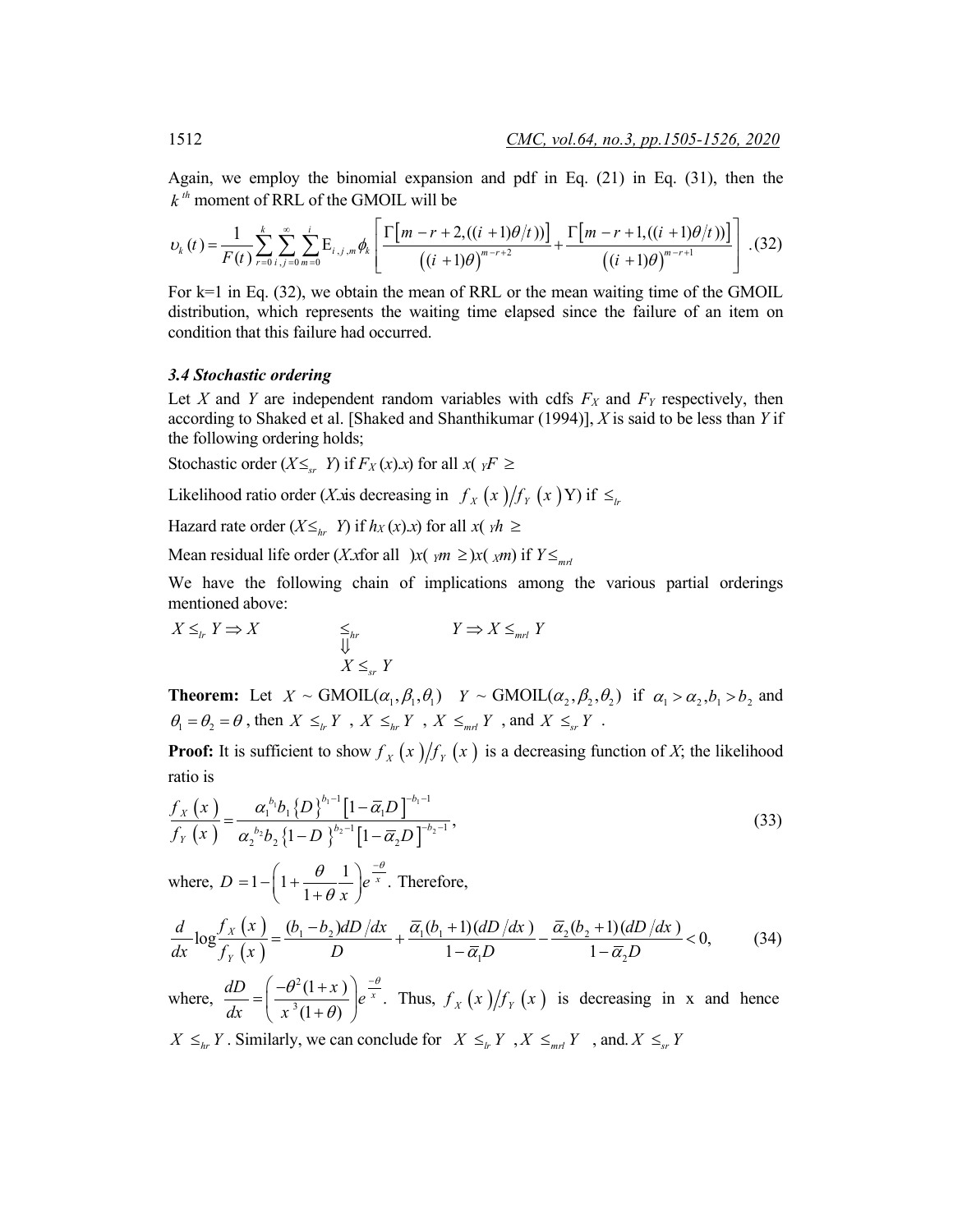#### **4 Parameter estimation**

In view of the cost and time constraints, censoring is used in the statistical analysis of reliability characteristics for a system or device even with a loss in efficiency. There are several types of censoring schemes which are employed in life-testing and reliability studies. Two types of censoring are generally recognized, Type-I censoring (TIC) and Type-II censoring (TIIC). In TIC scheme, the experiment continues until a pre-assigned time *τ*, and failures that occur after  $\tau$  are not observed. In contrast, in TIIC scheme the experiment decides to terminate after a pre-assigned number of failures observed, say *r*, *r*≤*n*.

In this section, the point and approximate confidence intervals (CIs) estimators of the GMOIL model parameters, under TIC and TIIC schemes, are obtained using maximum likelihood (ML) method.

#### *4.1 ML estimators based on TIC*

Let  $X_{(1)}, X_{(2)},..., X_{(n)}$ , be the observed TIC sample of size *r* whose life time's has the GMOIL distribution with Eq. (9) are placed on a life test and the test is terminated at specified time τ before all *n* items have failed. The log-likelihood function, based on TIC, of vector of parameters  $\kappa$  is given by:

$$
\ln l_{1} = \ln C + r \ln b + rb \ln \alpha + 2r \ln \theta - r \ln(1 + \theta) + \sum_{i=1}^{r} \ln(1 + x_{(i)}) - 3 \sum_{i=1}^{r} \ln x_{(i)}
$$
  

$$
- \sum_{i=1}^{r} \frac{\theta}{x_{(i)}} + (b-1) \sum_{i=1}^{r} \ln(1 - D_{i}) - (b+1) \sum_{i=1}^{r} \ln \left[ 1 - \overline{\alpha} (1 - D_{(i)}) \right]
$$
  

$$
+ (n-r) \ln \left[ \left( \alpha (1 - D_{(r)}) \right)^{b} \left( 1 - \overline{\alpha} (1 - D_{(r)}) \right)^{-b} \right],
$$
 (35)

where,  $C = \frac{n!}{n!}$  $C = \frac{n!}{(r-1)!(n-r)!}, \quad D_i = \left(1 + \frac{\theta}{1+\theta} \frac{1}{x_i}\right) e^{\frac{v}{x_i}},$  $\theta$  1  $\frac{-\theta}{r}$ θ  $\left(\begin{array}{cc} \theta & 1 \end{array}\right) =$  $=\left(1+\frac{\theta}{1+\theta}\frac{1}{x_i}\right)e^{\frac{-\theta}{x_i}}, \quad D_\tau=\left(1+\frac{\theta}{1+\theta}\frac{1}{\tau}\right)e^{\frac{-\theta}{\tau}},$ θ  $=\left(1+\frac{\theta}{1+\theta}\frac{1}{\tau}\right)e^{\frac{-\theta}{\tau}}$ , also, for simplicity we

write  $x_i$  instead of  $x_{(i)}$ . Hence the partial derivatives of the log-likelihood function with respect to  $b, \alpha$  and  $\theta$  components of the score vector  $U(\kappa) = \partial \ln l$ ,  $/\partial k = (U(\alpha) = 0, U(b) = 0, U(\theta) = 0)^T$  can be obtained as follows

$$
U(b) = r/b + r \ln \alpha + \sum_{i=1}^{r} \ln(1 - D_i) - \sum_{i=1}^{r} \ln[1 - \overline{\alpha}(1 - D_i)] + (n - r) \ln(\alpha(1 - D_r))
$$
  
-(n - r) ln(1 - \overline{\alpha}(1 - D\_r)), (36)

$$
U(\alpha) = br/\alpha - (b+1) \sum_{i=1}^{r} \frac{1 - D_i}{\left(1 - \overline{\alpha}(1 - D_i)\right)} + \frac{(n-r)b}{\alpha} - \frac{(n-r)b(1 - D_r)}{\left(1 - \overline{\alpha}(1 - D_r)\right)},
$$
\n(37)

$$
U(\theta) = 2r/\theta - r/(1+\theta) - \sum_{i=1}^{r} \frac{1}{x_i} - (b-1) \sum_{i=1}^{r} \frac{\partial D_i/\partial \theta}{(1-D_i)} - (b+1) \sum_{i=1}^{n} \frac{\overline{\alpha} \partial D_i/\partial \theta}{\left[1-\overline{\alpha}(1-D_i)\right]}
$$
  

$$
-(n-r)b \frac{\partial D_r}{\partial \theta} \left[ \frac{1}{\alpha(1-D_r)} + \frac{\overline{\alpha}}{(1-\overline{\alpha}(1-D_r))} \right],
$$
(38)

where,  $\frac{\partial D_i}{\partial \theta} = \left| \frac{x_i^2 - x_i (1 + \theta) - \theta (1 + \theta)}{(1 + \theta)^2 x_i^2} \right| e^{\frac{-\theta}{x_i}},$ *i i i*  $\frac{D_i}{\partial \theta} = \left| \frac{x_i^2 - x_i(1+\theta) - \theta(1+\theta)}{(1+\theta)^2 x_i^2} \right| e^{\frac{1}{x}}$  $\theta$ ) –  $\theta$ (1+ $\theta$ )  $\vert \frac{-\theta}{\vert}$  $\theta$  |  $(1+\theta$  $\frac{\partial D_i}{\partial \theta} = \left[ \frac{x_i^2 - x_i (1 + \theta) - \theta (1 + \theta)}{(1 + \theta)^2 x_i^2} \right] e^{\frac{-\theta}{x_i}}, \frac{\partial D_{\tau}}{\partial \theta} = \left[ \frac{\tau^2}{2} \right]$  $rac{D_{\tau}}{\partial \theta} = \frac{\tau^2 - \tau(1+\theta) - \theta(1+\theta)}{(1+\theta)^2 \tau^2} e^{-\frac{\theta}{\tau}}.$  $\frac{\partial D_{\tau}}{\partial \theta} = \left[ \frac{\tau^2 - \tau (1 + \theta) - \theta (1 + \theta)}{(1 + \theta)^2 \tau^2} \right] e^{-\frac{1}{\tau}}$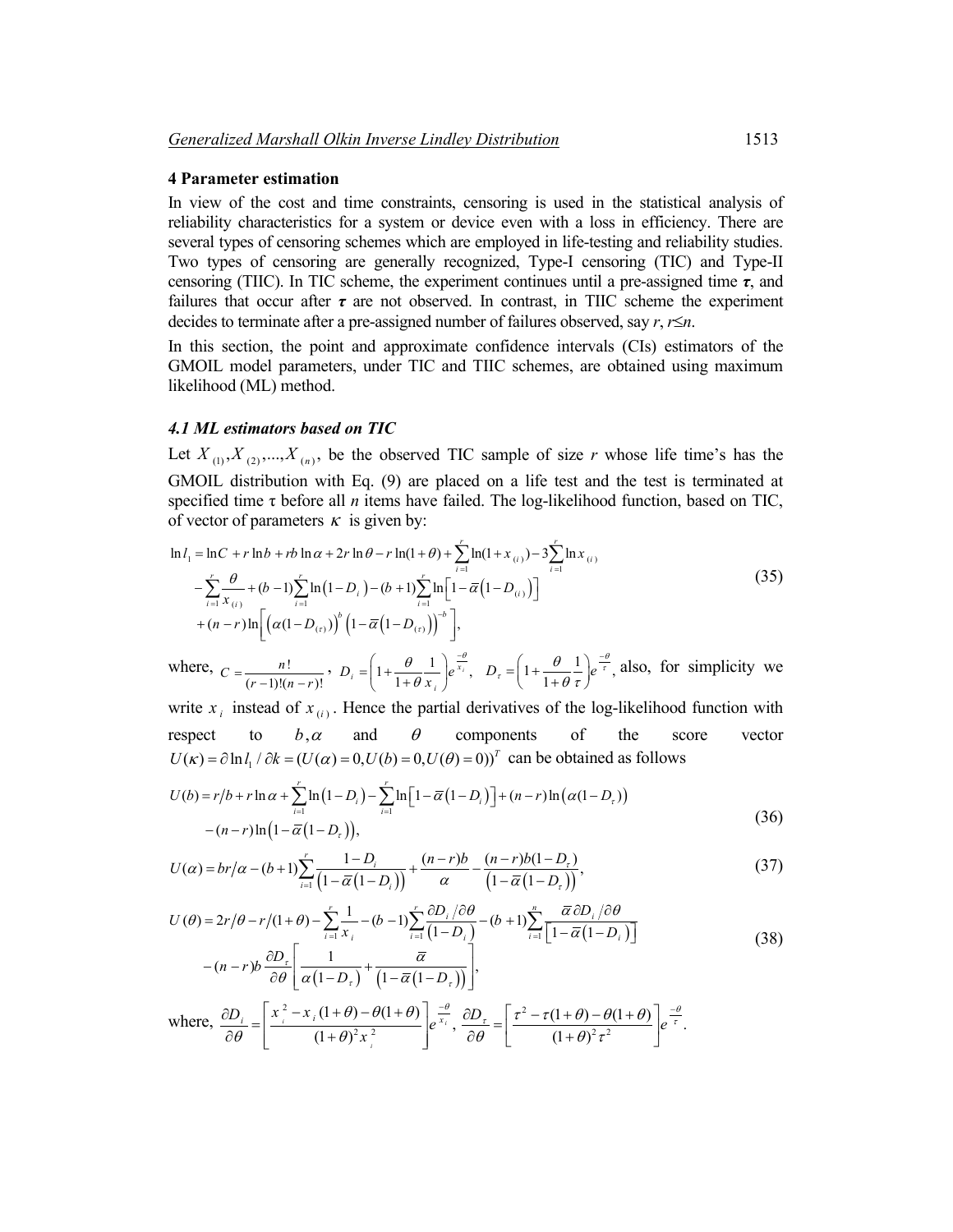The ML estimators of the model parameters are determined by solving the Eqs. (36)-(38) after setting them with zeros. These equations cannot be solved analytically and statistical software can be used to solve them numerically via iterative technique.

#### *4.2 ML estimators based on TIIC*

Let  $X_{(1)}, X_{(2)},..., X_{(n)}$ , be the observed TIIC sample of size r whose life time's has the GMOIL distribution with Eq. (9) are placed on a life test and the test is terminated when the *r*th item fails for some fixed values of *r*. The log-likelihood function, based on TIIC, of vector of parameters  $\kappa$  is given by:

$$
\ln l_2 = \ln C + r \ln b + br \ln \alpha + 2r \ln \theta - r \ln(1 + \theta) + \sum_{i=1}^r \ln(1 + x_{(i)}) - 3 \sum_{i=1}^r \ln x_{(i)} - \sum_{i=1}^r \frac{\theta}{x_{(i)}} + (b-1) \sum_{i=1}^r \ln(1 - D_i) - (b+1) \sum_{i=1}^r \ln \left[1 - \overline{\alpha} (1 - D_{(i)})\right] + (n-r) \ln \left[ \left(\alpha (1 - D_{(r)})\right)^b \left(1 - \overline{\alpha} (1 - D_{(r)})\right)^{-b} \right],
$$
\n(39)

where,  $D_r = \left(1 + \frac{\theta}{1 + \theta} \frac{1}{x_r}\right) e^{\frac{v}{x_r}}$ ,  $\theta$  1  $\frac{-\theta}{r}$ θ  $\left(\begin{array}{cc} \theta & 1 \end{array}\right) =$  $=\left(1+\frac{\theta}{1+\theta}\frac{1}{x_r}\right)e^{\frac{x_r}{x_r}}$ , also for simplicity we write  $x_i$  instead of  $x_{(i)}$ . Hence the

partial derivatives of the log-likelihood function with respect to  $b, \alpha$  and  $\theta$  components of the score vector  $U(\kappa) = \partial \ln l$ ,  $/\partial \kappa = (U(\alpha) = 0, U(b), U(\theta))^T$  can be obtained as follows

$$
U(b) = r/b + r \ln \alpha + \sum_{i=1}^{r} \ln(1 - D_i) - \sum_{i=1}^{r} \ln[1 - \overline{\alpha}(1 - D_i)] + (n - r) \ln(\alpha(1 - D_r)) - (n - r) \ln(1 - \overline{\alpha}(1 - D_r)),
$$
\n(40)

$$
U(\alpha) = br/\alpha - (b+1) \sum_{i=1}^{r} \frac{1 - D_i}{\left(1 - \overline{\alpha}(1 - D_i)\right)} + \frac{(n-r)b}{\alpha} - \frac{(n-r)b(1 - D_r)}{\left(1 - \overline{\alpha}(1 - D_r)\right)},
$$
\n(41)

$$
U(\theta) = 2r/\theta - r/(1+\theta) - \sum_{i=1}^{r} \frac{1}{x_i} - (b-1) \sum_{i=1}^{r} \frac{\partial D_i}{(1-D_i)} - (b+1) \sum_{i=1}^{n} \frac{\overline{\alpha} \partial D_i / \partial \theta}{\left[1-\overline{\alpha}(1-D_i)\right]}
$$

$$
-(n-r)b \frac{\partial D_r}{\partial \theta} \left[ \frac{1}{\alpha(1-D_r)} + \frac{\overline{\alpha}}{\left(1-\overline{\alpha}(1-D_r)\right)} \right],
$$
(42)

where,  $\frac{\partial D_r}{\partial \theta} = \left| \frac{x_r^2 - x_r(1+\theta) - \theta(1+\theta)}{(1+\theta)^2 x_r^3} \right| e^{\frac{-\theta}{x_r}}$ .  $\frac{D_r}{\partial \theta} = \left[ \frac{x_r^2 - x_r(1+\theta) - \theta(1+\theta)}{(1+\theta)^2 x_r^3} \right] e^{-\frac{\theta}{x_r}}$  $\theta$  |  $(1+\theta)$  $\frac{\partial D_r}{\partial \theta} = \left[ \frac{x_r^2 - x_r(1+\theta) - \theta(1+\theta)}{(1+\theta)^2 x_r^3} \right] e^{\frac{-\theta}{x_r}}$ . The ML estimators of the model parameters are

determined by solving Eqs. (40)-(42) after setting them with zeros. These equations cannot be solved analytically and statistical software can be used to solve them numerically via iterative technique.

Note that, for  $r=n$ , we obtain the ML estimators of the model parameters in case of complete sample.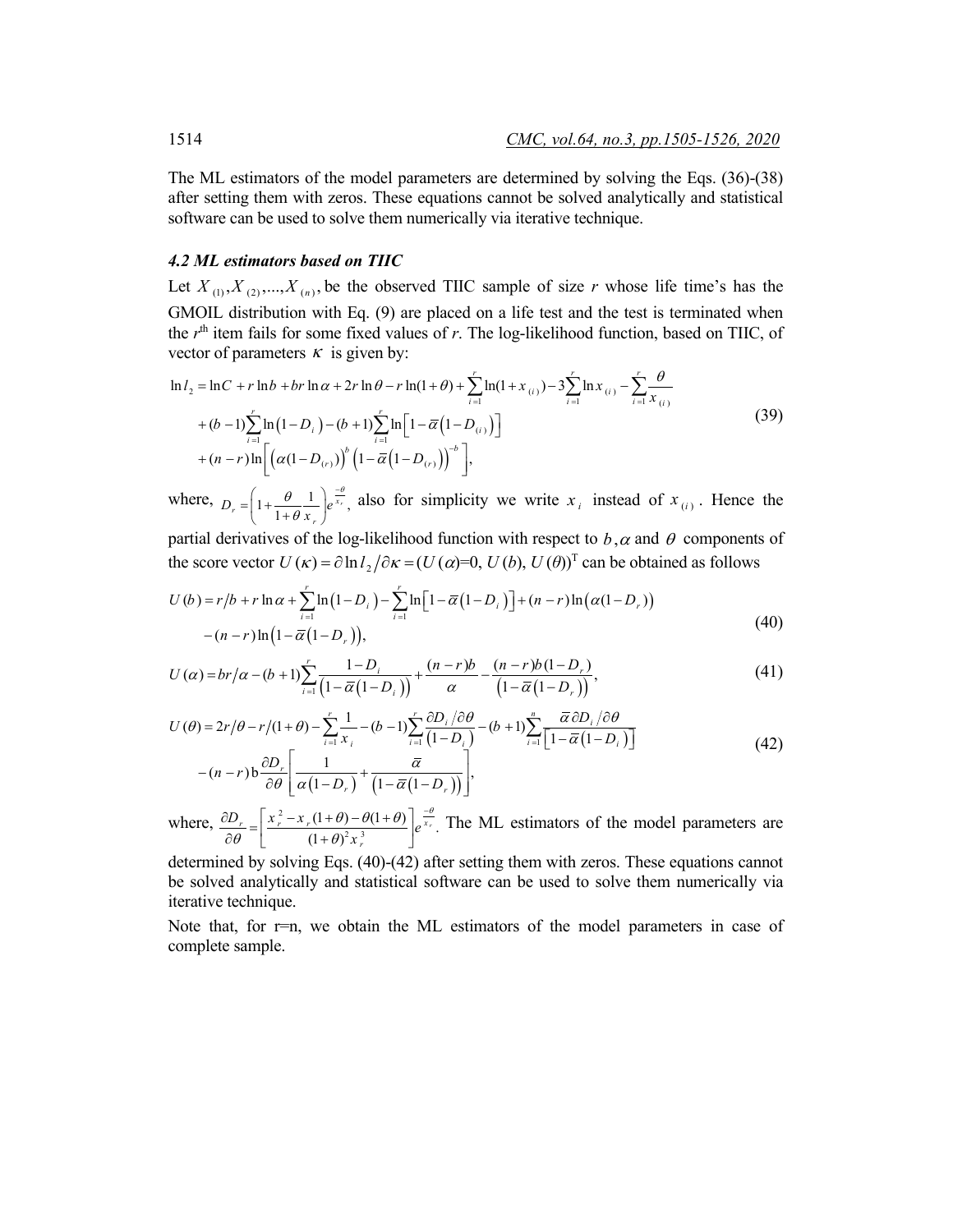#### *4.3 Approximate confidence intervals*

In this subsection, approximate CIs of the model parameters for the GMOIL distribution are obtained.

The 3 × 3 observed information matrix  $I(\kappa) = \{I_{mn}\}\$  for  $(m, n) = (\alpha, b, \theta)$ , are determined. The known asymptotic properties of the ML method, under the regularity conditions, guarantee that:

 $n(\hat{\kappa} - \kappa) \rightarrow N_3(0, I^{-1}(\kappa))$  as  $n \rightarrow \infty$  where  $\frac{d}{d\kappa}$  means the convergence in distribution, with mean  $0 = (0,0,0)^T$  and  $3 \times 3$  variance-covariance matrix  $I^{-1}(\kappa)$  then, the approximate 100(1-v)% two-sided CIs for  $(\alpha,b,\theta)$  are respectively, given by:

$$
\hat{\alpha} \pm Z_{\nu/2} \sqrt{\text{var}(\hat{\alpha})}, \, \hat{b} \pm Z_{\nu/2} \sqrt{\text{var}(\hat{b})}, \, \hat{\theta} \pm Z_{\nu/2} \sqrt{\text{var}(\hat{\theta})}. \tag{43}
$$

Here,  $Z_{\nu/2}$  is the upper  $\nu/2$ <sup>th</sup> percentile of the standard normal distribution and var (.)'s denote the diagonal elements of  $I^{-1}(\kappa)$  corresponding to the model parameters.

#### **5 Simulation study**

The behavior of the estimators is assessed for some selected parameter values through a simulation. Measures include mean square error (MSE), bias, lower bound (LB) of the CIs, upper bound (UB) of the CIs, and average length (AL) of 90% and 95% are calculated. The following algorithm is utilized, in case of complete, TIC, TIIC via Mathematica 9, as follows:

- 1000 random samples of size n=100 and 200 are generated from the GMOIL distribution.
- Selected sets of parameters (Ps) are considered as  $I=(\alpha=2, b=0.5, \theta=0.8)$ ,  $II=(\alpha=2,$ *b*=0.5,  $\theta$ =1.2), III= $(\alpha=2, b=1.2, \text{ and } \theta=1.2)$ , and IV= $(\alpha=2, b=1, \theta=1)$ .
- The termination time is selected as  $\tau$ =80 and 100 under TIC. Three levels of censoring are chosen as *r*=70%, 90% (TIIC) and 100% (complete sample).
- The MSE, bias, LB, UB and AL for all selected sets of the parameters are calculated.
- Numerical outcomes of the previous measures are listed in Tabs. 2 to 5 based on TIC, while Tabs. 6 to 9 contain the numerical results in case of complete and TIIC.

From these tables we conclude the following

- Bias, MSE and AL of all parameters decrease as the sample size increases.
- As the value of  $\tau$  increases, the bias, MSE and AL of all parameters decrease.
- As the value of r increases, the bias, MSE and AL of all parameters decrease.
- At  $\alpha=2$ ,  $\theta=1.2$  and as the value of b increases, the bias, MSE and AL of all parameters increase.
- The AL of the CIs increases as the confidence levels increase from 90% to 95%.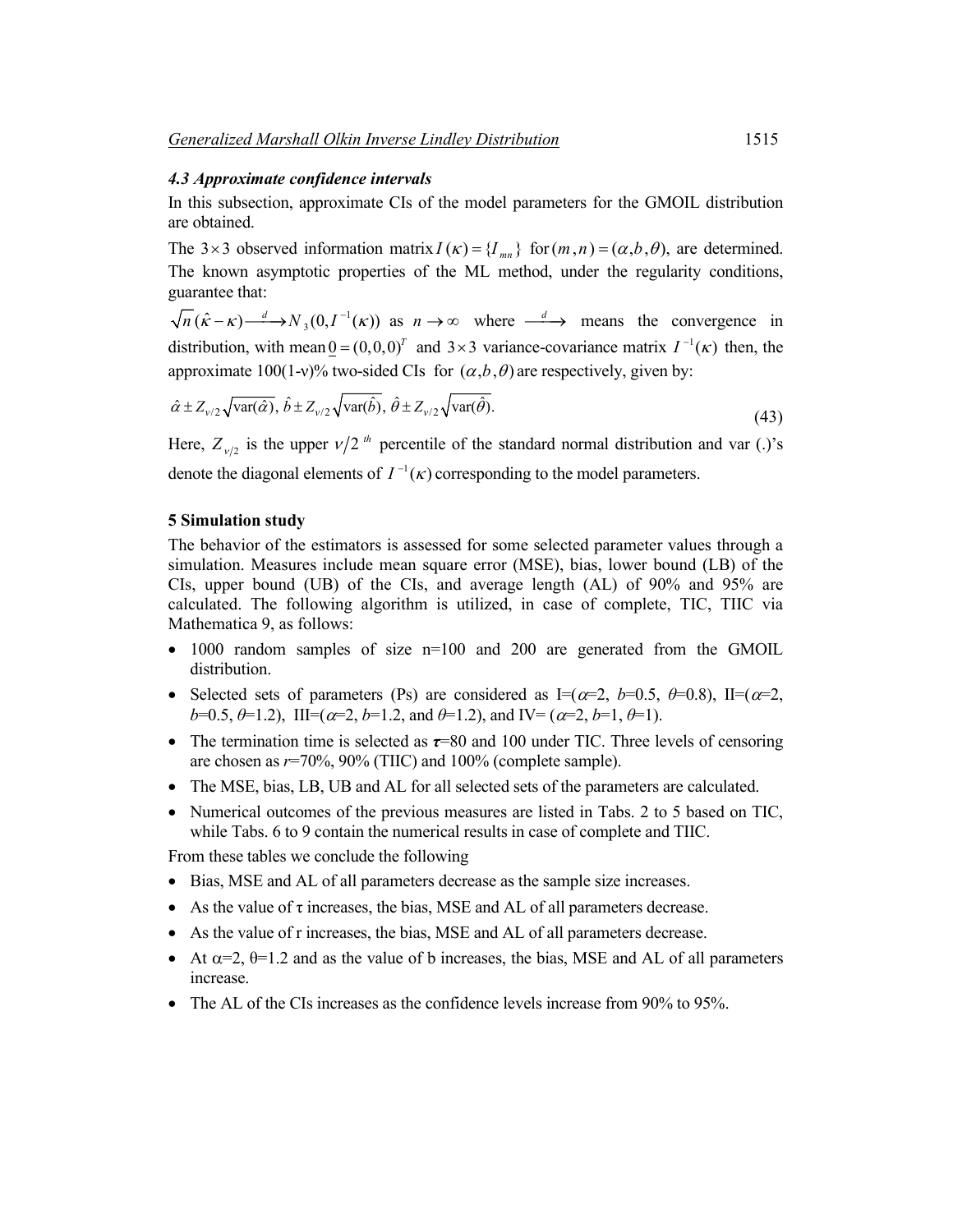| τ<br>п | $\mathbf{P}\mathbf{s}$ | ML | <b>Bias</b> | <b>MSE</b> |        | 90%      |           |        | 95%      |        |        |
|--------|------------------------|----|-------------|------------|--------|----------|-----------|--------|----------|--------|--------|
|        |                        |    |             |            |        | LB       | <b>UB</b> | AL     | LB       | UB     | AL     |
|        |                        | α  | 2.5075      | 0.5075     | 3.1254 | $-1.126$ | 6.1418    | 7.2686 | $-1.822$ | 6.8377 | 8.6605 |
|        | 80                     | Ъ  | 0.5483      | 0.0483     | 0.0080 | 0.3866   | 0.7099    | 0.3234 | 0.3556   | 0.7409 | 0.3853 |
|        |                        | θ  | 0.8209      | 0.0209     | 0.0354 | 0.3957   | 1.2460    | 0.8503 | 0.3143   | 1.3274 | 1.0131 |
| 100    |                        | α  | 2.2024      | 0.2024     | 1.7623 | $-0.613$ | 5.0177    | 5.6307 | $-1.152$ | 5.5568 | 6.7089 |
|        | 100                    | Ъ  | 0.4928      | $-0.007$   | 0.0045 | 0.3475   | 0.6380    | 0.2905 | 0.3197   | 0.6658 | 0.3461 |
|        |                        | θ  | 0.9031      | 0.1031     | 0.0765 | 0.4760   | 1.3302    | 0.8542 | 0.3942   | 1.4120 | 1.0178 |
|        |                        | α  | 2.4661      | 0.4661     | 1.0949 | 0.2207   | 4.7116    | 4.4909 | $-0.209$ | 5.1415 | 5.3508 |
|        | 80                     | Ъ  | 0.5054      | 0.0054     | 0.0040 | 0.4002   | 0.6106    | 0.2104 | 0.3801   | 0.6307 | 0.2506 |
|        |                        | θ  | 0.7682      | $-0.031$   | 0.0248 | 0.4799   | 1.0565    | 0.5765 | 0.4247   | 1.1117 | 0.6869 |
| 200    |                        | α  | 2.3687      | 0.3686     | 1.6390 | 0.1726   | 4.5647    | 4.3921 | $-0.247$ | 4.9852 | 5.2332 |
|        | 100                    | Ъ  | 0.5049      | 0.0049     | 0.0019 | 0.4021   | 0.6076    | 0.2055 | 0.3824   | 0.6273 | 0.2449 |
|        |                        | θ  | 0.8241      | 0.0241     | 0.0493 | 0.5273   | 1.1210    | 0.5937 | 0.4704   | 1.1778 | 0.7074 |

**Table 2:** Estimate, Bias, MSE, LB, UB and AL of the GMOIL distribution for I= $(\alpha=2)$ , b=0.5, θ=0.8) under TIC

**Table 3:** Estimate, Bias, MSE, LB, UB and AL of the GMOIL distribution for II= $(\alpha=2)$ , b= $0.5$ ,  $\theta$ =1.2) under TIC

| т   | τ   | $\mathbf{P}\mathbf{s}$ | ML     | <b>Bias</b> | <b>MSE</b> |          | 90%       |        |          | 95%       |        |
|-----|-----|------------------------|--------|-------------|------------|----------|-----------|--------|----------|-----------|--------|
|     |     |                        |        |             |            | LB       | <b>UB</b> | AL     | LB       | <b>UB</b> | AL     |
|     |     | α                      | 1.8740 | $-0.126$    | 1.1472     | $-0.476$ | 4.2248    | 4.7016 | $-0.927$ | 4.6749    | 5.6019 |
|     | 80  | Ъ                      | 0.4956 | $-0.004$    | 0.0023     | 0.3411   | 0.6501    | 0.3090 | 0.3115   | 0.6797    | 0.3682 |
|     |     | θ                      | 1.5250 | 0.3250      | 0.3248     | 0.8103   | 2.2397    | 1.4294 | 0.6734   | 2.3765    | 1.7031 |
| 100 |     | α                      | 2.4938 | 0.4938      | 1.1442     | $-0.711$ | 5.6989    | 6.4102 | $-1.325$ | 6.3126    | 7.6377 |
|     | 100 | Ъ                      | 0.5052 | 0.0052      | 0.0055     | 0.3492   | 0.6612    | 0.3121 | 0.3193   | 0.6911    | 0.3718 |
|     |     | θ                      | 1.1915 | $-0.008$    | 0.0969     | 0.5562   | 1.8268    | 1.2706 | 0.4345   | 1.9485    | 1.5140 |
|     |     | α                      | 1.7100 | $-0.290$    | 0.2763     | 0.2362   | 3.1837    | 2.9475 | $-0.046$ | 3.4659    | 3.5119 |
|     | 80  | Ъ                      | 0.4925 | $-0.007$    | 0.0019     | 0.3848   | 0.6002    | 0.2153 | 0.3642   | 0.6208    | 0.2566 |
|     |     | θ                      | 1.3346 | 0.1346      | 0.0642     | 0.8723   | 1.7969    | 0.9246 | 0.7838   | 1.8855    | 1.1017 |
| 200 |     | α                      | 1.6235 | $-0.376$    | 0.7488     | 0.1997   | 3.0472    | 2.8475 | $-0.073$ | 3.3199    | 3.3928 |
|     | 100 | Ъ                      | 0.4712 | $-0.028$    | 0.0036     | 0.3721   | 0.5704    | 0.1983 | 0.3531   | 0.5893    | 0.2362 |
|     |     | θ                      | 1.3021 | 0.1021      | 0.0655     | 0.8586   | 1.7456    | 0.8870 | 0.7737   | 1.8306    | 1.0568 |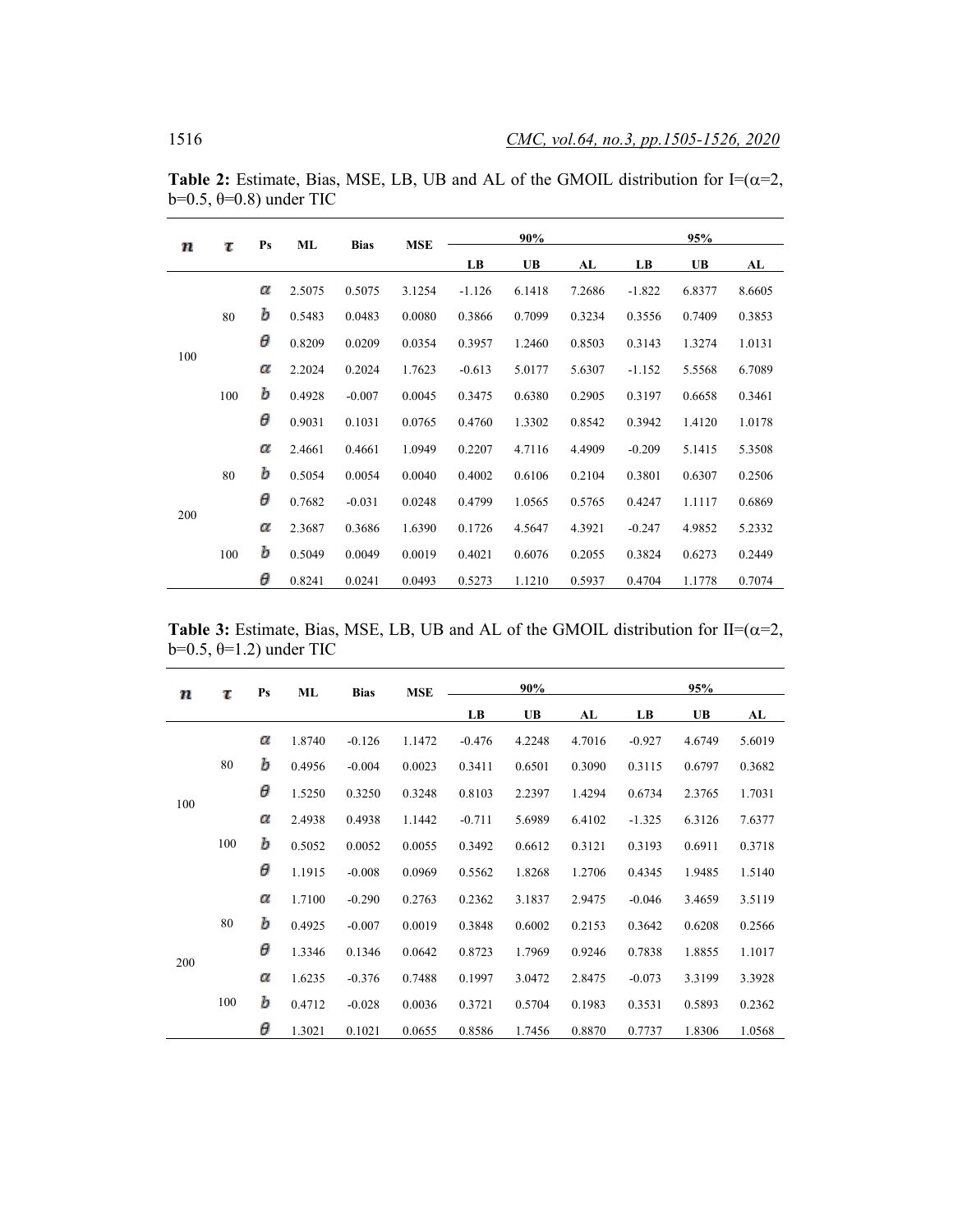| т   | τ   | P <sub>S</sub> | ML     | <b>Bias</b> | <b>MSE</b> |                        | 90%       |        |          | 95%       |        |
|-----|-----|----------------|--------|-------------|------------|------------------------|-----------|--------|----------|-----------|--------|
|     |     |                |        |             |            | $\mathbf{L}\mathbf{B}$ | <b>UB</b> | AL     | LB       | <b>UB</b> | AL     |
|     |     | α              | 2.7279 | 0.7279      | 2.6718     | $-0.370$               | 5.8262    | 6.1966 | $-0.963$ | 6.4195    | 7.3832 |
|     | 80  | Ъ              | 1.4061 | 0.2061      | 0.1891     | 0.7753                 | 2.0370    | 1.2618 | 0.6545   | 2.1578    | 1.5034 |
|     |     | θ              | 1.1740 | $-0.026$    | 0.0600     | 0.7477                 | 1.6002    | 0.8525 | 0.6661   | 1.6818    | 1.0157 |
| 100 |     | α              | 1.9758 | $-0.024$    | 0.9445     | $-0.153$               | 4.1048    | 4.2581 | $-0.561$ | 4.5125    | 5.0735 |
|     | 100 | b              | 1.1792 | $-0.020$    | 0.0800     | 0.7059                 | 1.6525    | 0.9466 | 0.6153   | 1.7431    | 1.1278 |
|     |     | θ              | 1.2663 | 0.0663      | 0.0723     | 0.8241                 | 1.7084    | 0.8843 | 0.7394   | 1.7931    | 1.0537 |
|     |     | α              | 2.0285 | 0.0285      | 0.3018     | 0.4837                 | 3.5733    | 3.0896 | 0.1879   | 3.8691    | 3.6812 |
|     | 80  | Ъ              | 1.2333 | 0.0333      | 0.0295     | 0.8766                 | 1.5899    | 0.7132 | 0.8084   | 1.6582    | 0.8498 |
|     |     | θ              | 1.2764 | 0.0764      | 0.0166     | 0.9526                 | 1.6002    | 0.6476 | 0.8906   | 1.6623    | 0.7717 |
| 200 |     | α              | 1.7239 | $-0.276$    | 0.2685     | 0.4151                 | 3.0327    | 2.6177 | 0.1644   | 3.2834    | 3.1189 |
|     | 100 | Ъ              | 1.1288 | $-0.071$    | 0.0255     | 0.8161                 | 1.4415    | 0.6254 | 0.7562   | 1.5014    | 0.7451 |
|     |     | θ              | 1.2746 | 0.0746      | 0.0227     | 0.9557                 | 1.5935    | 0.6378 | 0.8946   | 1.6546    | 0.7599 |

**Table 4:** Estimate, Bias, MSE, LB, UB and AL of the GMOIL distribution for III= $(\alpha=2)$ , b=1.2, and  $\theta$ =1.2) under TIC

| <b>Table 5:</b> Estimate, Bias, MSE, LB, UB and AL of the GMOIL distribution for $IV=(\alpha=2,$ |  |  |
|--------------------------------------------------------------------------------------------------|--|--|
| $b=1, \theta=1$ ) under TIC                                                                      |  |  |

| п   | τ   | $\mathbf{P}\mathbf{s}$ | ML     | <b>Bias</b> | <b>MSE</b> |          | 90%       |        |          | 95%       |        |
|-----|-----|------------------------|--------|-------------|------------|----------|-----------|--------|----------|-----------|--------|
|     |     |                        |        |             |            | LB       | <b>UB</b> | AL     | LB       | <b>UB</b> | AL     |
|     |     | α                      | 1.9697 | $-0.030$    | 1.7754     | $-0.229$ | 4.1691    | 4.3990 | $-0.651$ | 4.5903    | 5.2413 |
|     | 80  | Ъ                      | 1.0305 | 0.0305      | 0.0757     | 0.6319   | 1.4291    | 0.7972 | 0.5556   | 1.5054    | 0.9499 |
|     |     | θ                      | 1.1395 | 0.1395      | 0.0878     | 0.7365   | 1.5426    | 0.8061 | 0.6593   | 1.6198    | 0.9605 |
| 100 |     | α                      | 2.3510 | 0.3510      | 3.5458     | $-0.255$ | 4.9575    | 5.2130 | $-0.754$ | 5.4566    | 6.2112 |
|     | 100 | Ъ                      | 1.0357 | 0.0357      | 0.0576     | 0.6521   | 1.4193    | 0.7672 | 0.5786   | 1.4927    | 0.9141 |
|     |     | θ                      | 1.0985 | 0.0985      | 0.0734     | 0.6923   | 1.5047    | 0.8123 | 0.6145   | 1.5824    | 0.9679 |
|     |     | α                      | 1.6054 | $-0.394$    | 0.3990     | 0.3933   | 2.8175    | 2.4242 | 0.1612   | 3.0496    | 2.8884 |
|     | 80  | Ъ                      | 0.9307 | $-0.069$    | 0.0161     | 0.6996   | 1.1618    | 0.4622 | 0.6554   | 1.2061    | 0.5507 |
| 200 |     | θ                      | 1.0773 | 0.0773      | 0.0192     | 0.7973   | 1.3573    | 0.5600 | 0.7437   | 1.4109    | 0.6672 |
|     | 100 | α                      | 2.4850 | 0.4850      | 1.6030     | 0.5011   | 4.4690    | 3.9679 | 0.1211   | 4.8489    | 4.7277 |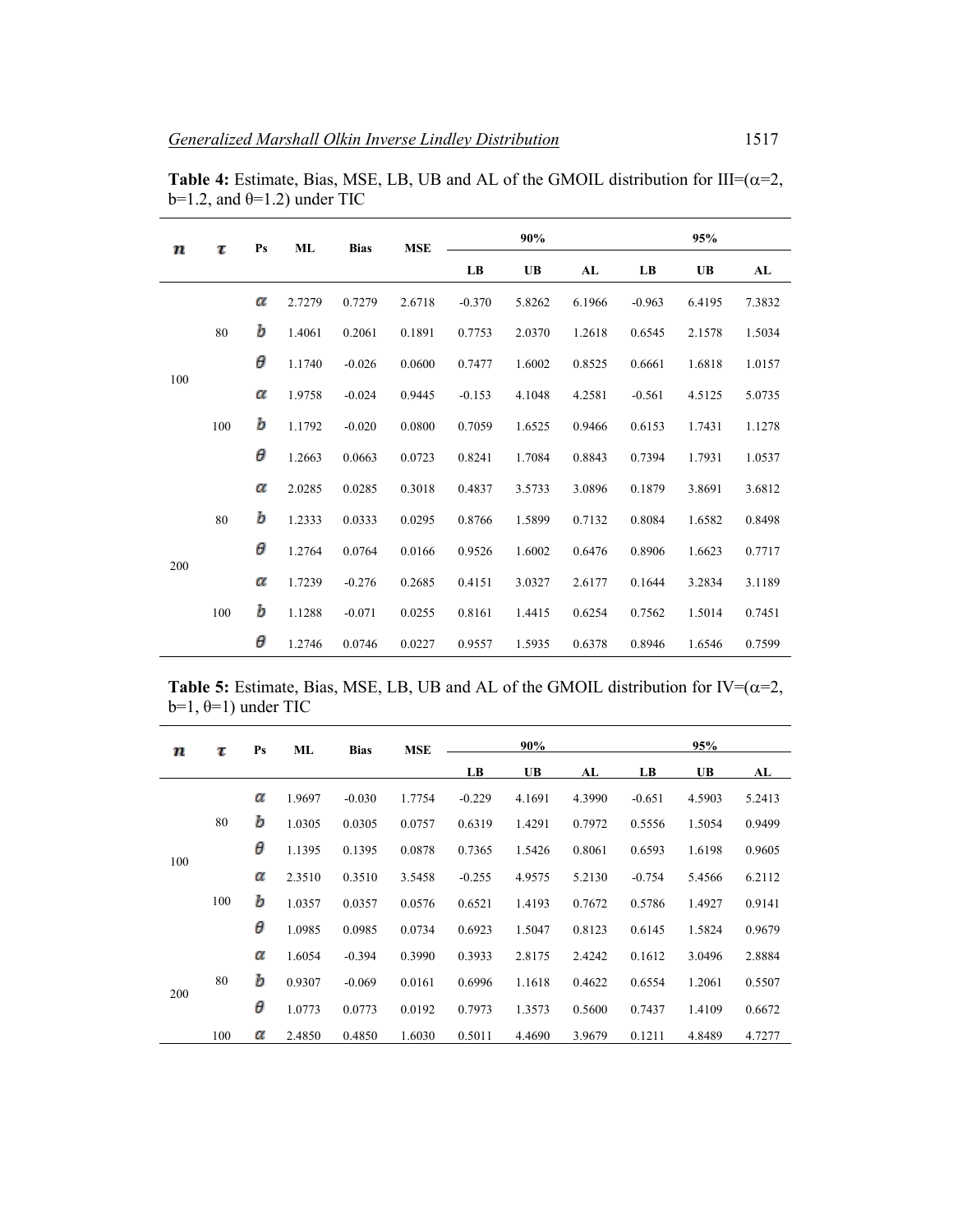| <b>b</b> 1.0211 0.0211 0.0067 0.7616 1.2807 0.5191 0.7119 1.3304 0.6185 |  |  |                                                                |  |
|-------------------------------------------------------------------------|--|--|----------------------------------------------------------------|--|
| $\theta$ 0.9935 -0.006                                                  |  |  | $0.0251$ $0.7084$ $1.2786$ $0.5702$ $0.6538$ $1.3332$ $0.6794$ |  |

**Table 6:** Estimate, Bias, MSE, LB, UB and AL of the GMOIL distribution for I= $(\alpha=2)$ , b= $0.5$ ,  $\theta$ = $0.8$ ) under TIIC

| Ш   | х,   | P <sub>S</sub> | <b>ML</b> | <b>Bias</b> | <b>MSE</b> |          | 90%    |        |          | 95%    |        |
|-----|------|----------------|-----------|-------------|------------|----------|--------|--------|----------|--------|--------|
|     |      |                |           |             |            | LB       | UB     | AL     | LB       | UB     | AL     |
|     |      | α              | 2.4216    | 0.4216      | 2.0883     | $-1.074$ | 5.9176 | 6.9920 | $-1.743$ | 6.5871 | 8.3309 |
|     | 80%  | Ъ              | 0.5059    | 0.0059      | 0.0063     | 0.3219   | 0.6899 | 0.3680 | 0.2867   | 0.7252 | 0.4385 |
|     |      | θ              | 0.8059    | 0.0059      | 0.0562     | 0.3856   | 1.2261 | 0.8405 | 0.3051   | 1.3066 | 1.0014 |
|     |      | α              | 2.7311    | 0.7311      | 3.1689     | $-0.886$ | 6.3487 | 7.2351 | $-1.579$ | 7.0414 | 8.6206 |
| 100 | 90%  | Ъ              | 0.5527    | 0.0527      | 0.0103     | 0.3779   | 0.7274 | 0.3495 | 0.3445   | 0.7609 | 0.4164 |
|     |      | θ              | 0.8404    | 0.0404      | 0.0746     | 0.4247   | 1.2561 | 0.8313 | 0.3451   | 1.3357 | 0.9905 |
|     |      | α              | 2.0118    | 0.0118      | 2.0404     | $-0.618$ | 4.6424 | 5.2611 | $-1.122$ | 5.1461 | 6.2685 |
|     | 100% | Ъ              | 0.5183    | 0.0183      | 0.0087     | 0.3815   | 0.6552 | 0.2737 | 0.3553   | 0.6814 | 0.3261 |
|     |      | θ              | 1.0131    | 0.2131      | 0.1826     | 0.5514   | 1.4748 | 0.9234 | 0.4630   | 1.5633 | 1.1002 |
|     |      | α              | 2.2503    | 0.2503      | 1.4083     | 0.0801   | 4.4205 | 4.3404 | $-0.335$ | 4.8361 | 5.1715 |
|     | 80%  | Ъ              | 0.4870    | $-0.013$    | 0.0037     | 0.3690   | 0.6049 | 0.2359 | 0.3464   | 0.6275 | 0.2811 |
|     |      | θ              | 0.8118    | 0.0118      | 0.0177     | 0.5090   | 1.1146 | 0.6055 | 0.4511   | 1.1725 | 0.7215 |
|     |      | α              | 1.9954    | $-0.004$    | 0.7632     | 0.1799   | 3.8109 | 3.6310 | $-0.167$ | 4.1586 | 4.3263 |
| 200 | 90%  | Ъ              | 0.5058    | 0.0058      | 0.0022     | 0.4002   | 0.6114 | 0.2112 | 0.3800   | 0.6316 | 0.2516 |
|     |      | θ              | 0.9030    | 0.1030      | 0.0563     | 0.5824   | 1.2236 | 0.6412 | 0.5210   | 1.2849 | 0.7639 |
|     |      | α              | 2.0663    | 0.0663      | 0.7215     | 0.2780   | 3.8545 | 3.5765 | $-0.064$ | 4.1970 | 4.2614 |
|     | 100% | Ъ              | 0.4985    | $-0.001$    | 0.0016     | 0.4077   | 0.5893 | 0.1816 | 0.3903   | 0.6067 | 0.2163 |
|     |      | θ              | 0.8654    | 0.0654      | 0.0581     | 0.5644   | 1.1664 | 0.6020 | 0.5068   | 1.2240 | 0.7172 |

**Table 7:** Estimate, Bias, MSE, LB, UB and AL of the GMOIL distribution for II= $(\alpha=2, \beta=1)$ b= $0.5, \theta=1.2$ ), under TIIC

| х.<br>т |     | Ps | ML     | <b>Bias</b> | <b>MSE</b> |          | 90%       |        |          | 95%       |        |
|---------|-----|----|--------|-------------|------------|----------|-----------|--------|----------|-----------|--------|
|         |     |    |        |             |            | LB       | <b>UB</b> | AL     | - LB     | <b>UB</b> | AL     |
|         |     | α  | 2.2612 | 0.2612      | 2.2824     | $-0.804$ | 5.3272    | 6.1319 | -1.391   | 5.9143    | 7.3062 |
|         | 80% | b  | 0.5358 | 0.0358      | 0.0201     | 0.3347   | 0.7369    | 0.4022 | 0.2962   | 0.7755    | 0.4792 |
| 100     |     | θ  | 1.4793 | 0.2793      | 0.3203     | 0.7747   | 2.1839    | 1.4092 | 0.6398   | 2.3189    | 1.6791 |
|         | 90% | α  | 2.4616 | 0.4616      | 1.8287     | $-0.716$ | 5.6398    | 6.3565 | $-1.325$ | 6.2484    | 7.5737 |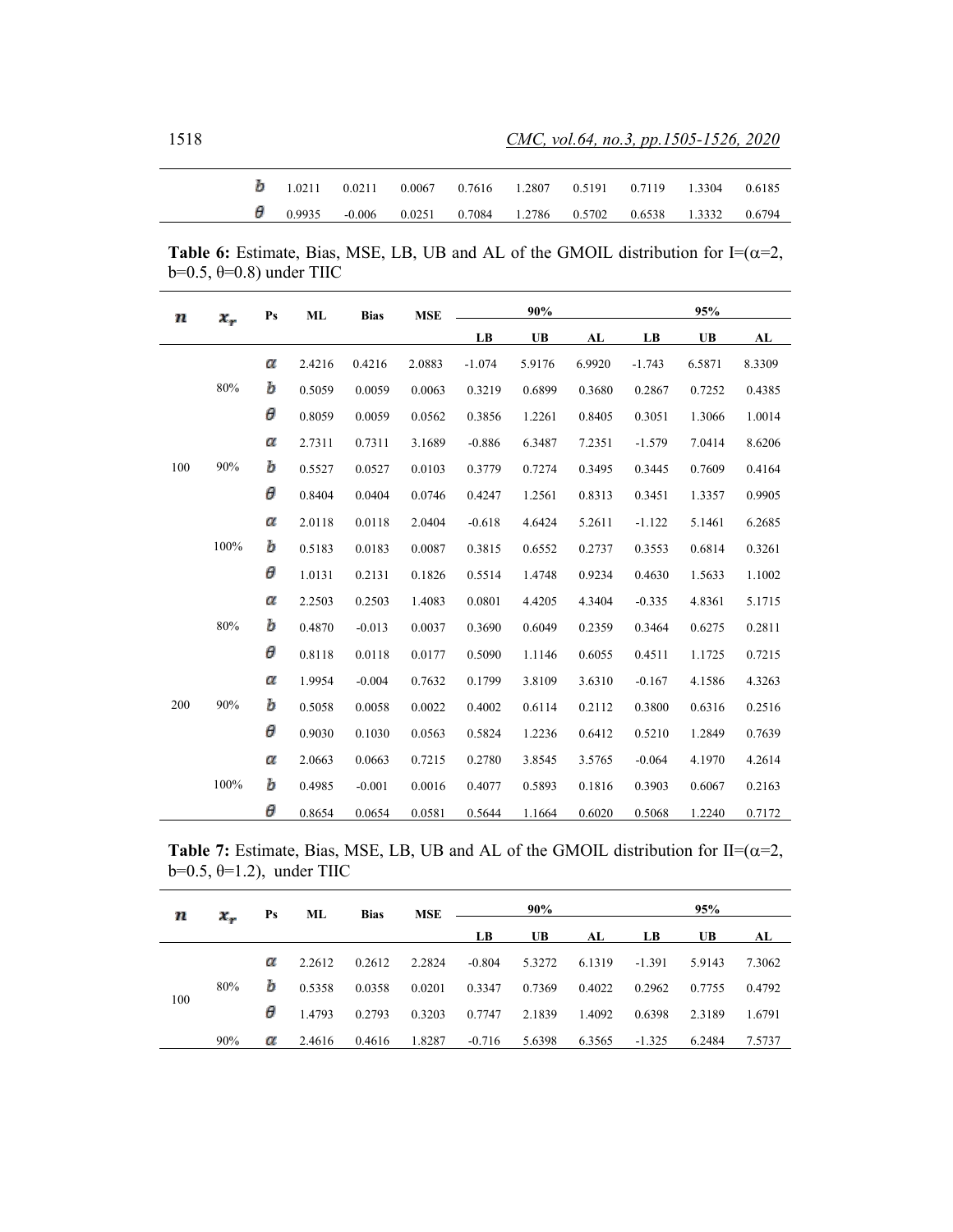|     |      | Ъ | 0.5385 | 0.0385   | 0.0120 | 0.3710   | 0.7060 | 0.3350 | 0.3389   | 0.7381 | 0.3992 |
|-----|------|---|--------|----------|--------|----------|--------|--------|----------|--------|--------|
|     |      | θ | 1.2395 | 0.0395   | 0.1022 | 0.6038   | 1.8751 | 1.2712 | 0.4821   | 1.9968 | 1.5147 |
|     |      | α | 2.1653 | 0.1653   | 1.4852 | $-0.456$ | 4.7866 | 5.2426 | $-0.958$ | 5.2885 | 6.2465 |
|     | 100% | b | 0.5027 | 0.0027   | 0.0060 | 0.3708   | 0.6345 | 0.2637 | 0.3456   | 0.6598 | 0.3142 |
|     |      | θ | 1.2906 | 0.0906   | 0.1231 | 0.6655   | 1.9157 | 1.2503 | 0.5458   | 2.0354 | 1.4897 |
|     |      | α | 2.5052 | 0.5052   | 1.0483 | 0.0940   | 4.9164 | 4.8224 | $-0.367$ | 5.3781 | 5.7458 |
|     | 80%  | Ъ | 0.4969 | $-0.003$ | 0.0058 | 0.3745   | 0.6194 | 0.2448 | 0.3511   | 0.6428 | 0.2917 |
|     |      | θ | 1.0874 | $-0.112$ | 0.0369 | 0.6536   | 1.5212 | 0.8676 | 0.5705   | 1.6043 | 1.0338 |
|     |      | α | 1.6211 | $-0.378$ | 0.9512 | 0.2197   | 3.0226 | 2.8030 | $-0.048$ | 3.2910 | 3.3397 |
| 200 | 90%  | Ъ | 0.4760 | $-0.024$ | 0.0046 | 0.3764   | 0.5756 | 0.1992 | 0.3573   | 0.5946 | 0.2373 |
|     |      | θ | 1.3660 | 0.1660   | 0.0991 | 0.9158   | 1.8161 | 0.9003 | 0.8296   | 1.9023 | 1.0727 |
|     |      | α | 2.2344 | 0.2344   | 1.3488 | 0.3661   | 4.1027 | 3.7366 | 0.0083   | 4.4604 | 4.4521 |
|     | 100% | Ъ | 0.4926 | $-0.007$ | 0.0045 | 0.4030   | 0.5822 | 0.1792 | 0.3858   | 0.5994 | 0.2135 |
|     |      | θ | 1.2331 | 0.0331   | 0.0221 | 0.7855   | 1.6807 | 0.8952 | 0.6998   | 1.7664 | 1.0667 |

**Table 8:** Estimate, Bias, MSE, LB, UB and AL of the GMOIL distribution for III= $(\alpha=2)$ , b=1.2, and  $\theta$ =1.2) under TIIC

| т   | $x_r$ | Ps | ML     | <b>Bias</b> | <b>MSE</b> |          | 90%    |        |          | 95%       |        |
|-----|-------|----|--------|-------------|------------|----------|--------|--------|----------|-----------|--------|
|     |       |    |        |             |            | LB       | UB     | AL     | LB       | <b>UB</b> | AL     |
|     |       | α  | 1.9598 | $-0.040$    | 3.2120     | $-1.545$ | 5.4647 | 7.0098 | $-2.216$ | 6.1358    | 8.3521 |
|     | 80%   | b  | 1.2367 | 0.0367      | 0.3814     | 0.1389   | 2.3345 | 2.1956 | $-0.071$ | 2.5447    | 2.6160 |
|     |       | θ  | 1.3722 | 0.1722      | 0.0885     | 0.8670   | 1.8775 | 1.0105 | 0.7702   | 1.9742    | 1.2040 |
|     |       | α  | 2.7134 | 0.7134      | 2.7892     | $-0.927$ | 6.3538 | 7.2808 | $-1.624$ | 7.0509    | 8.6750 |
| 100 | 90%   | b  | 1.3083 | 0.1083      | 0.1493     | 0.5494   | 2.0673 | 1.5178 | 0.4041   | 2.2126    | 1.8085 |
|     |       | θ  | 1.1602 | $-0.039$    | 0.0613     | 0.7111   | 1.6092 | 0.8981 | 0.6251   | 1.6952    | 1.0700 |
|     |       | α  | 2.0990 | 0.0990      | 1.1530     | $-0.180$ | 4.3783 | 4.5586 | $-0.616$ | 4.8148    | 5.4315 |
|     | 100%  | Ъ  | 1.2142 | 0.0142      | 0.0433     | 0.7266   | 1.7017 | 0.9751 | 0.6333   | 1.7951    | 1.1618 |
|     |       | θ  | 1.2841 | 0.0841      | 0.0441     | 0.8233   | 1.7450 | 0.9217 | 0.7350   | 1.8332    | 1.0982 |
|     |       | α  | 3.1361 | 1.1361      | 4.4934     | $-0.561$ | 6.8338 | 7.3955 | $-1.269$ | 7.5419    | 8.8117 |
|     | 80%   | b  | 1.3506 | 0.1506      | 0.1913     | 0.5634   | 2.1377 | 1.5743 | 0.4127   | 2.2884    | 1.8757 |
| 200 |       | θ  | 1.1202 | $-0.079$    | 0.0647     | 0.7935   | 1.4469 | 0.6534 | 0.7309   | 1.5094    | 0.7785 |
|     |       | α  | 2.1020 | 0.1020      | 1.2252     | 0.1409   | 4.0630 | 3.9221 | $-0.234$ | 4.4385    | 4.6731 |
|     | 90%   | b  | 1.2022 | 0.0022      | 0.0496     | 0.7336   | 1.6707 | 0.9371 | 0.6439   | 1.7605    | 1.1166 |
|     |       | θ  | 1.2280 | 0.0280      | 0.0384     | 0.9086   | 1.5475 | 0.6390 | 0.8474   | 1.6087    | 0.7613 |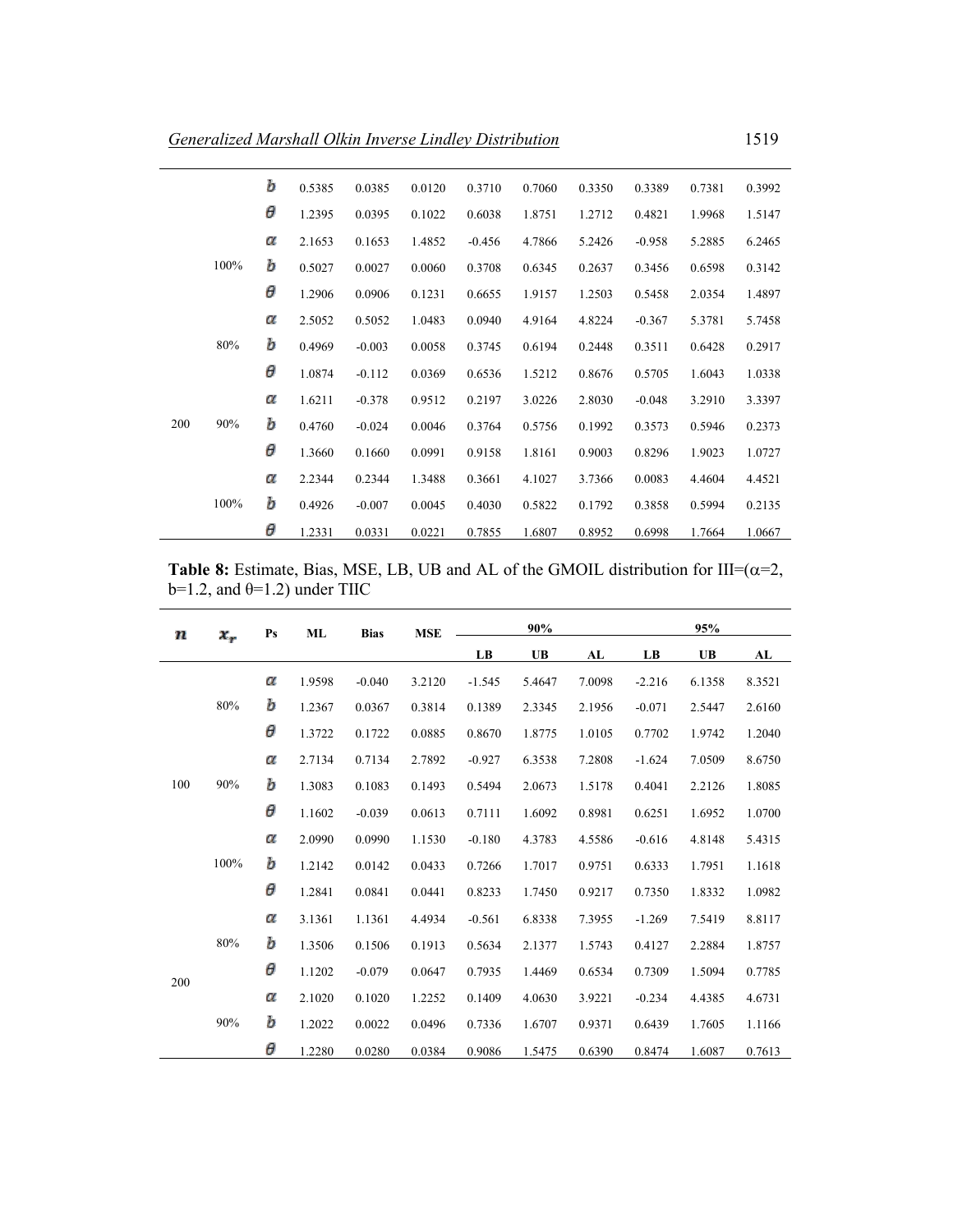|  | 0.3414 2.5110 2.1696 0.1337 2.7187 2.5851                               |  |  |  |  |
|--|-------------------------------------------------------------------------|--|--|--|--|
|  | 100% 1 1,1144 -0.085 0.0382 0.8025 1.4262 0.6237 0.7428 1.4859 0.7431   |  |  |  |  |
|  | $\theta$ 1.3834 0.1834 0.0390 1.0554 1.7115 0.6560 0.9926 1.7743 0.7817 |  |  |  |  |

**Table 9:** Estimate, Bias, MSE, LB, UB and AL of the GMOIL distribution for  $IV=(\alpha=2)$ ,  $b=1, \theta=1$ ) under TIIC

| п   | $x_r$ | P <sub>S</sub> | ML     | <b>Bias</b> | <b>MSE</b> | 90%      |           |             | 95%      |           |        |
|-----|-------|----------------|--------|-------------|------------|----------|-----------|-------------|----------|-----------|--------|
|     |       |                |        |             |            | LB       | <b>UB</b> | ${\bf A}$ L | LB       | <b>UB</b> | AL     |
| 100 |       | α              | 2.4729 | 0.4729      | 3.9227     | $-1.682$ | 6.6281    | 8.3104      | $-2.478$ | 7.4238    | 9.9018 |
|     | 80%   | b              | 1.2564 | 0.2564      | 0.4592     | 0.1787   | 2.3341    | 2.1555      | $-0.027$ | 2.5405    | 2.5682 |
|     |       | θ              | 1.1680 | 0.1680      | 0.1408     | 0.7195   | 1.6166    | 0.8972      | 0.6336   | 1.7025    | 1.0690 |
|     |       | α              | 2.4432 | 0.4432      | 2.0767     | $-0.729$ | 5.6162    | 6.3460      | $-1.337$ | 6.2238    | 7.5612 |
|     | 90%   | b              | 1.0918 | 0.0918      | 0.1583     | 0.5256   | 1.6580    | 1.1324      | 0.4171   | 1.7664    | 1.3493 |
|     |       | θ              | 0.9950 | $-0.005$    | 0.0233     | 0.5974   | 1.3925    | 0.7951      | 0.5213   | 1.4687    | 0.9474 |
|     |       | α              | 2.6344 | 0.6344      | 3.8963     | $-0.433$ | 5.7018    | 6.1347      | $-1.020$ | 6.2891    | 7.3095 |
|     | 100%  | b              | 1.0410 | 0.0409      | 0.0792     | 0.6566   | 1.4253    | 0.7687      | 0.5830   | 1.4989    | 0.9159 |
|     |       | θ              | 1.0107 | 0.0107      | 0.0966     | 0.6112   | 1.4102    | 0.7990      | 0.5347   | 1.4867    | 0.9520 |
|     | 80%   | α              | 2.5879 | 0.5879      | 2.8297     | $-0.122$ | 5.2981    | 5.4203      | $-0.641$ | 5.8170    | 6.4583 |
|     |       | Ъ              | 1.0750 | 0.0750      | 0.0652     | 0.6057   | 1.5443    | 0.9386      | 0.5158   | 1.6342    | 1.1184 |
|     |       | θ              | 1.0329 | 0.0329      | 0.0746     | 0.7300   | 1.3357    | 0.6057      | 0.6720   | 1.3937    | 0.7217 |
|     |       | α              | 1.8454 | $-0.154$    | 0.3432     | 0.2696   | 3.4213    | 3.1518      | $-0.032$ | 3.7231    | 3.7553 |
| 200 | 90%   | Ъ              | 0.9904 | $-0.009$    | 0.0308     | 0.6712   | 1.3096    | 0.6385      | 0.6100   | 1.3708    | 0.7607 |
|     |       | θ              | 1.0397 | 0.0397      | 0.0071     | 0.7584   | 1.3211    | 0.5628      | 0.7045   | 1.3750    | 0.6705 |
|     |       | α              | 3.1733 | 1.1733      | 3.8377     | 0.5580   | 5.7887    | 5.2308      | 0.0571   | 6.2896    | 6.2324 |
|     | 100%  | Ъ              | 1.0986 | 0.0986      | 0.0238     | 0.8075   | 1.3898    | 0.5823      | 0.7517   | 1.4456    | 0.6938 |
|     |       | θ              | 0.9256 | $-0.074$    | 0.0403     | 0.6486   | 1.2026    | 0.5540      | 0.5955   | 1.2556    | 0.6601 |

# **6 Applications to real data**

Two real data sets are analyzed to characterize the behavior of the GMOIL distribution in practice. The first data set is picked from Linhart et al. [Linhart and Zucchini (1986)]. These data were discussed by Hassan et al. [Hassan, Elgarhy, Mohamd et al. (2019); Jamal, Elbatal, Chesneau et al. (2019)]. The second data are collected from Aarset [Aarset (1987)] which represent the failure times of 50 devices. These data were handled by Hassan et al. [Hassan and Assar (2019)]. In both data, the results of the fits are compared with the power Lindley (PL) by Ghitany et al. [Ghitany, Al-Mutairi, Balakrishnan et al. (2013)], extended Lindley (EL) by Bakouch et al. [Bakouch, Al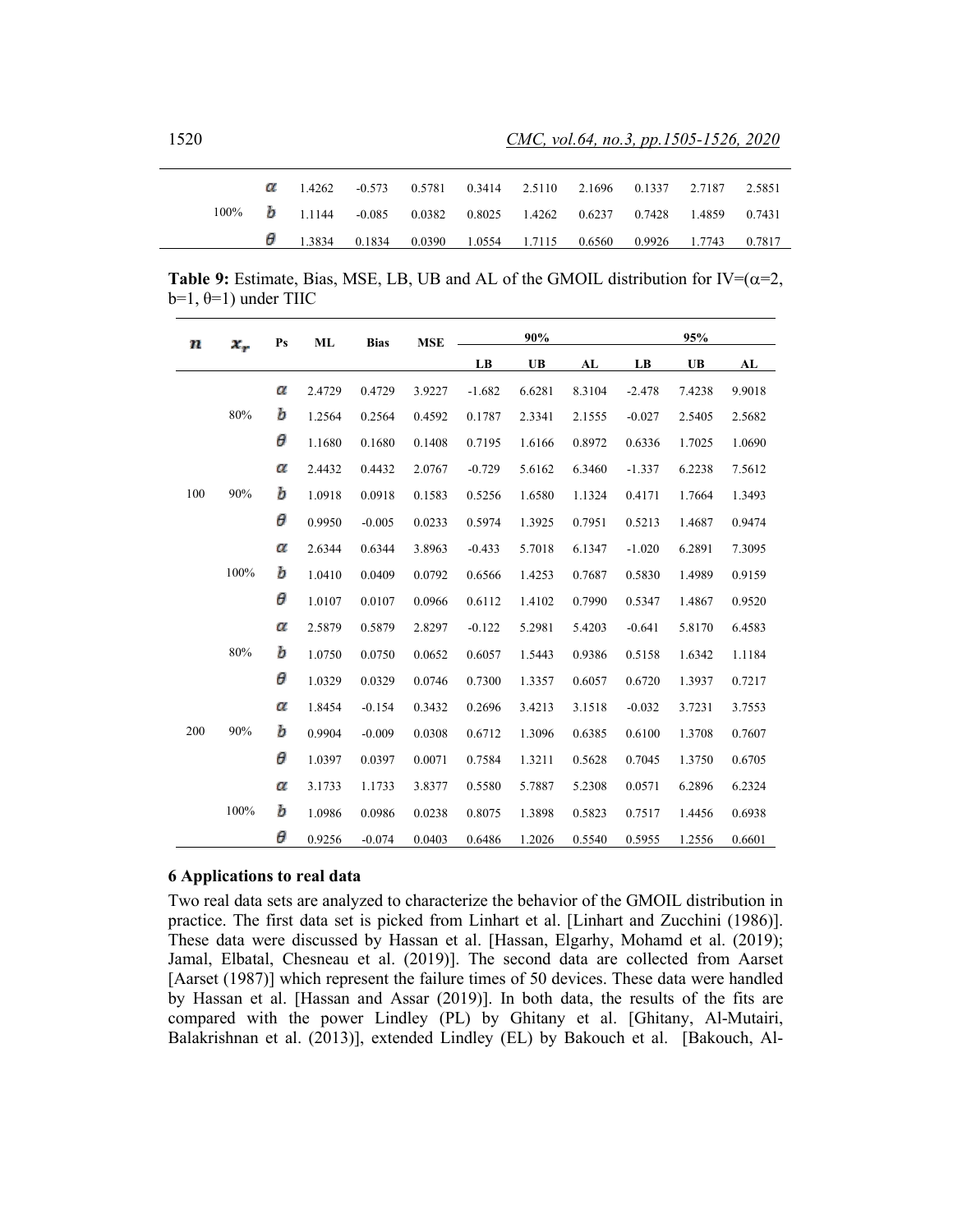Zahrani, Al-Shomrani et al. (2012)], Lindley(L), alpha power transmuted L (APTL) see (Dey et al. [Dey, Ghosh and Kumar (2019)]), alpha power extended exponential (APEE) (Hassan et al. [Hassan, Mohamd, Elgarhy et al. (2019)]) and IL distributions. The pdfs of the APTL, APEE and EL are given by;

 $\theta$ 

$$
f_{APTL}(x; \alpha, \theta) = \frac{\log \alpha}{\alpha - 1} \frac{\theta^2 (1 + x) e^{-\theta x} \alpha^{1 - e^{-\theta x} [1 + \frac{\theta x}{\theta + 1}]} }{\theta + 1}, x, \alpha, \theta > 0, \alpha \neq 1
$$
  

$$
f_{APEE}(x; \alpha, \beta, \gamma) = \frac{\log \alpha}{\alpha - 1} \frac{\gamma^2 (1 + \beta x) e^{-\gamma x} \alpha^{1 - e^{-\gamma x} [1 + \frac{\gamma \beta x}{\gamma + \beta}]} }{\gamma + \beta}, x, \alpha, \beta, \gamma > 0, \alpha \neq 1
$$

and,

$$
f_{EL}(x;\alpha,\beta,\theta) = \frac{\theta(1+\theta+\theta x)^{\alpha-1}e^{-(\theta x)^{\beta}}}{(\theta+1)^{\alpha}}\bigg[\beta(1+\theta+\theta x)(\theta x)^{\beta-1}-\alpha\bigg], x, \alpha, \beta, \theta>0,
$$

Statistics measures like; minus log-likelihood (-log L), Kolmogorov-Smirnov (KS) test statistic, Akaike information criterion (AIC), corrected AIC (CAIC), Bayesian information criterion (BIC) and Hannan-Quinn information criterion (HQIC) are obtained. These measures are applied to test the superiority of the GMOIL distribution in comparison to some other models.

#### *Data 1: Linhart and zucchini data*

The first data set represents a sample of 30 failure times of air-conditioned system of an airplane. The data are: 23, 261, 87, 7, 120, 14, 62, 47, 225, 71, 246, 21, 42, 20, 5, 12, 120, 11, 3, 14, 71, 11, 14, 11, 16, 90, 1, 16, 52, 95. The ML estimates, standard errors (SEs) of parameters and the above statistics measures are given in Tab. 10.

**Table 10:** Analytical outcomes of the GMOIL and competing models for Linhart and Zucchini data

| Model       | ML Estimates (SE)                                | -Log L  | AIC    | BIC                     | <b>CAIC</b>                     | HOIC                              | <b>KS</b> |
|-------------|--------------------------------------------------|---------|--------|-------------------------|---------------------------------|-----------------------------------|-----------|
|             | $\hat{\alpha}$ = 79.48 (171.565)                 |         |        |                         |                                 |                                   |           |
|             | GMOIL $b = 2.893$ (2.517)                        | 151.53  |        | 309.061 307.492 309.984 |                                 | 310.405                           | 0.1379    |
|             | $\hat{\theta} = 2.147(2.633)$                    |         |        |                         |                                 |                                   |           |
|             | $\hat{\alpha} = 0.161$ (0.282)                   |         |        |                         |                                 |                                   |           |
|             | APEE $\hat{\beta} = 2.01 \times 10^{-4} (0.024)$ | 176.631 |        |                         | 359.262 357.694 360.186 360.607 |                                   | 0.14683   |
|             | $\hat{\gamma} = 0.011(0.022)$                    |         |        |                         |                                 |                                   |           |
|             | $\hat{\alpha} = 0.1$ (0.1037)                    |         |        |                         |                                 |                                   |           |
| <b>APTL</b> | $\hat{\gamma} = 0.011(0.024)$                    | 183 415 |        |                         |                                 | 370.83 369.784 371.274<br>371 727 | 0.2803    |
|             | $\hat{\alpha} = 0.634$ (1.995)                   |         |        |                         |                                 |                                   |           |
| EL.         | $\beta$ = 0.194 (0.161)                          | 217635  | 441 27 | 439.701                 | 442.193                         | 442.615 0.86825                   |           |
|             | $\theta$ = 104.392 (149.921)                     |         |        |                         |                                 |                                   |           |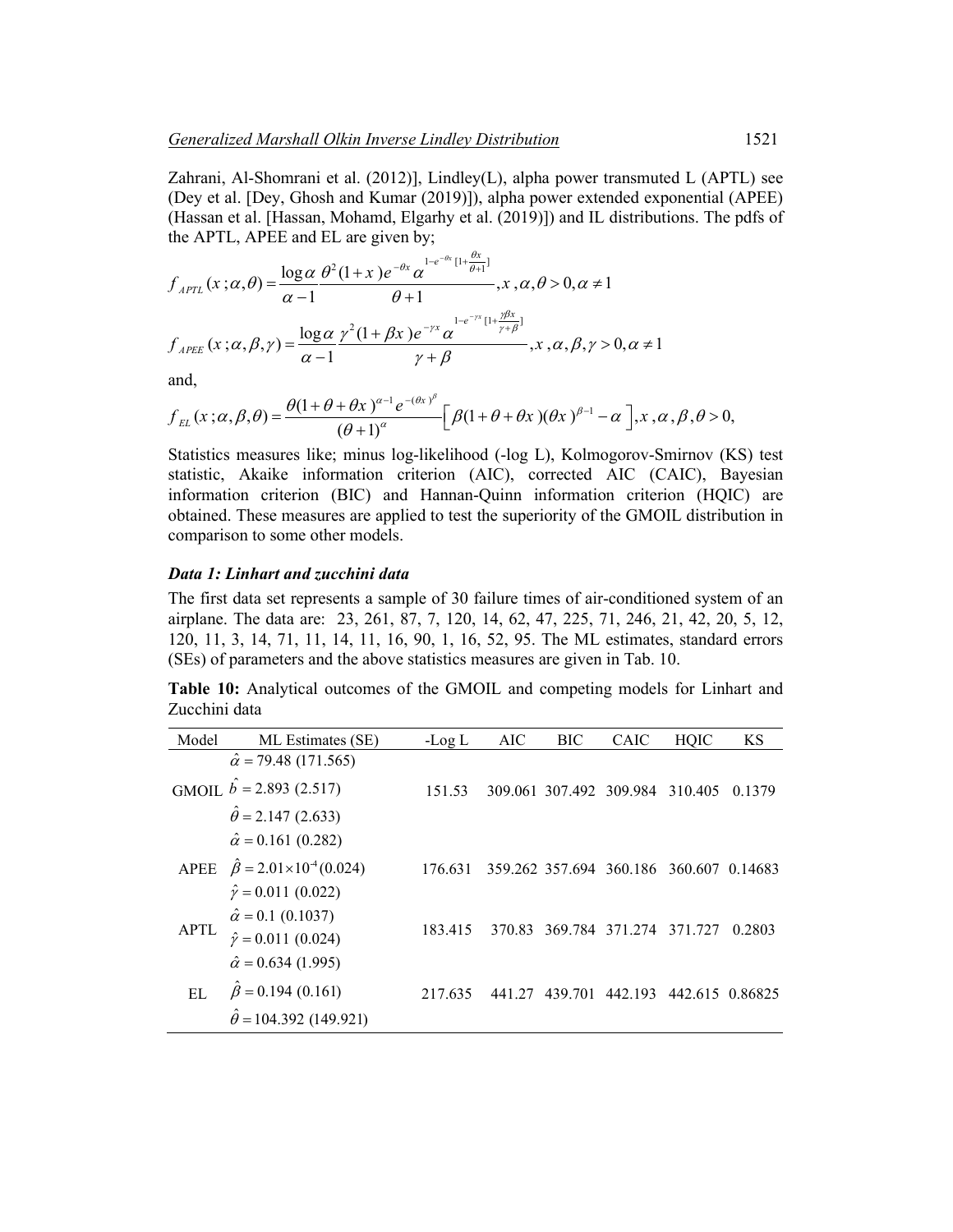| PL | $\hat{\beta} = 1.525 (0.155)$<br>$\hat{\theta} = 2.63 \times 10^{-3} (2.058 \times 10^{-3})$ | 195.999 395.999 394.953 396.443 396.895 0.4927 |  |  |
|----|----------------------------------------------------------------------------------------------|------------------------------------------------|--|--|
|    | L $\hat{\theta} = 0.033$ (0.0043)                                                            | 161.637 325.274 324.751 325.416 325.722 0.3453 |  |  |
|    | IL $\hat{\theta} = 12.037 (2.052)$                                                           | 159.267 320.533 320.011 323.422 320.982 0.234  |  |  |

From Tab. 10, we conclude that the GMOIL model is the best fitted model compared with APTL, APEE, EL, PL, L and IL models. The estimated pdfs, cdfs, sfs and pp plots for the fitted models are displayed in Fig. 2. We conclude that the GMOIL model offers a better fit for the Linhart and Zucchini data.



Figure 2: Estimated pdf, cdf, sf and pp plots of the GMOIL and other competing distributions for Linhart and Zucchini data

#### *Data 2: Aarset data*

The second data represent 50 failure times of devices. The data are: 0.1, 0.2, 1, 1, 1, 1, 1, 2, 3, 6, 7, 11, 12, 18, 18, 18, 18, 18, 21, 32, 36, 40, 45, 46, 47, 50, 55, 60, 63, 63, 67, 67, 67, 67, 72, 75, 79, 82, 82, 83, 84, 84, 84, 85, 85, 85, 85,85, 86, 86. The ML estimates, SEs of the model parameters and analytical measures are provided in Tab. 11.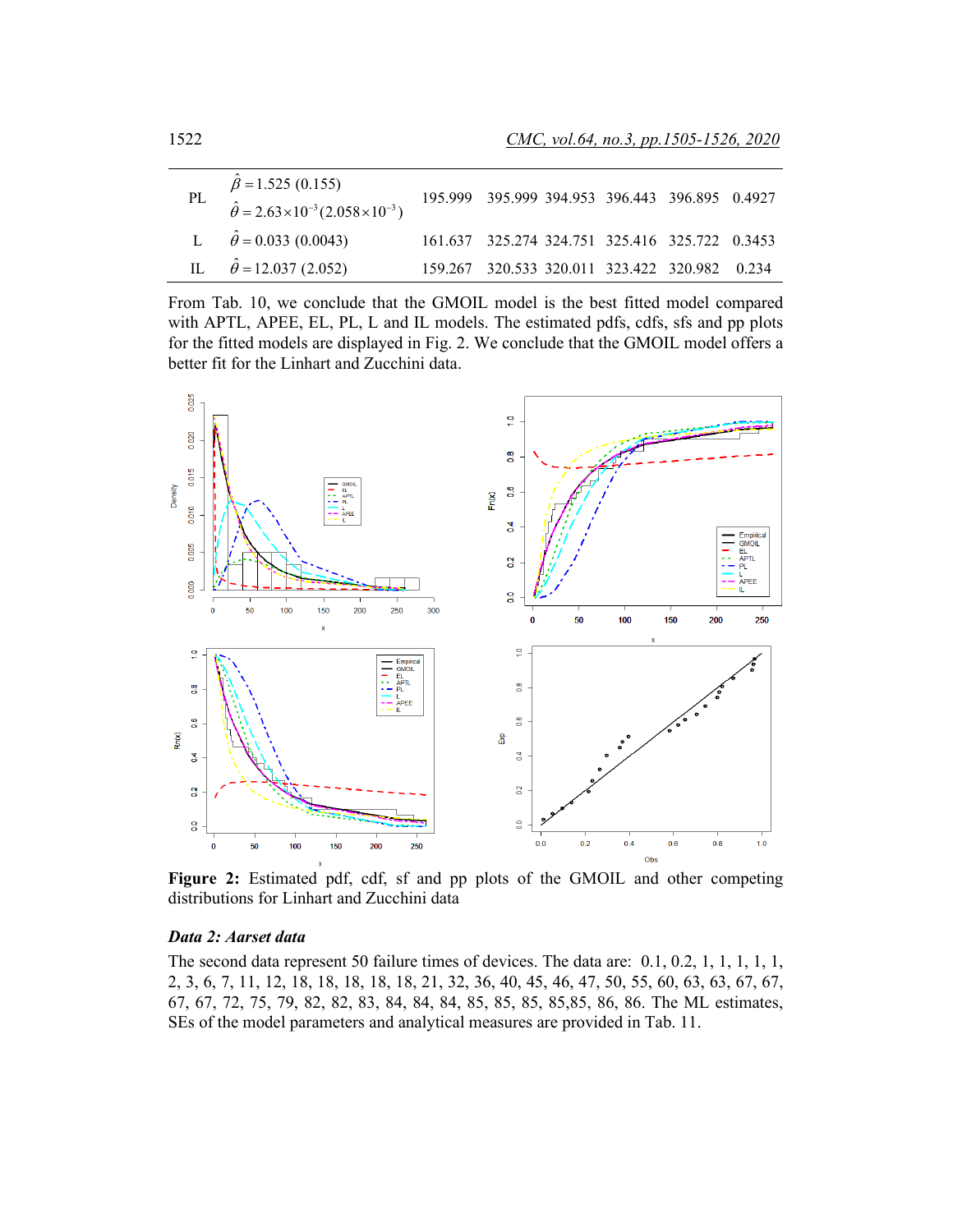| Model        | ML Estimates (SE)                                                                                                                        | -Log $L$ | AIC     | <b>BIC</b> | CAIC    | HQIC    | KS      |
|--------------|------------------------------------------------------------------------------------------------------------------------------------------|----------|---------|------------|---------|---------|---------|
| <b>GMOIL</b> | $\hat{\alpha}$ = 3472 (2808.291)<br>$b = 11.563(9.145)$<br>$\hat{\theta} = 0.453(0.182)$                                                 | 244.093  | 494.186 | 493.282    | 495.109 | 496.37  | 0.1944  |
| <b>APEE</b>  | $\hat{\alpha} = 0.0606(3.44 \times 10^{-10})$<br>$\hat{\beta} = 1400(2.653 \times 10^6)$<br>$\hat{\gamma} = 0.016(1.658 \times 10^{-3})$ | 304.783  | 615.566 | 614.663    | 616.49  | 617.751 | 0.19985 |
| <b>APTL</b>  | $\hat{\alpha} = 1.258(0.9024)$<br>$\hat{\gamma} = 0.044(0.0063)$<br>$\hat{\alpha} = 1.068(17.205)$                                       | 293.083  | 590.165 | 589.563    | 590.61  | 591.621 | 0.1951  |
| EL           | $\beta = 0.217(2.128 \times 10^{-3})$<br>$\hat{\theta} = 168.806(6.413 \times 10^{-3})$                                                  | 348.441  | 702.883 | 701.98     | 703.405 | 705.067 | 0.86086 |
| PL           | $\hat{\beta} = 1.753(0.196)$<br>$\hat{\theta} = 1.825 \times 10^{-3} (1.535 \times 10^{-3})$                                             | 305.67   | 615.34  | 614.738    | 615.595 | 616.796 | 0.3249  |
| $\mathbf{L}$ | $\ddot{\theta} = 0.043(0.0043)$                                                                                                          | 251.43   | 504.861 | 504.56     | 505.003 | 505.589 | 0.199   |
| IL           | $\theta = 2.846(0.334)$                                                                                                                  | 324.041  | 650.082 | 649.781    | 650.168 | 650.811 | 0.6288  |

**Table 11:** Analytical results of the GMOIL and competing models for Aarset data

Tab. 11 shows that the GMOIL model can be more adequate model for explaining the provided data than the other models. More details are shown in Fig. 3.



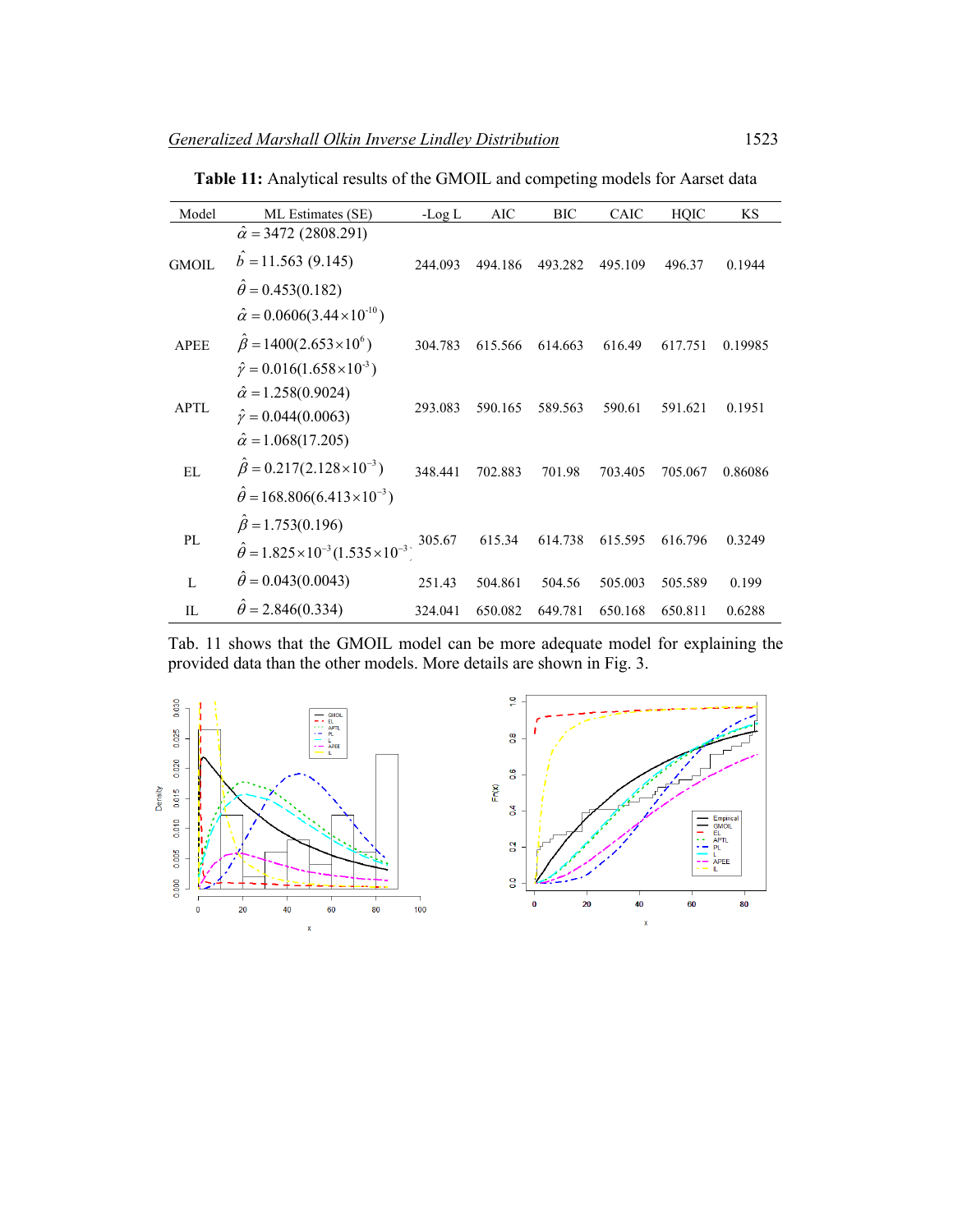

**Figure 3:** Estimated pdf, cdf, sf and pp plots of the GMOIL and other competing distributions for Aarset data

We conclude that the GMOIL distribution is more appropriate than the other models (see Fig. 3).

# **7 Conclusions**

A new three-parameter extended form of the inverse Lindley distribution related to Marshall-Olkin-G class is proposed. The new distribution is named as the generalized Marshall-Olkin inverse Lindley distribution. Some main properties of the new model are given. Estimation of the model parameters is approached by maximum likelihood method for complete and censored samples. Point and approximate confidence interval estimators of the model parameters are obtained. Simulation study is designed to evaluate the performance of the estimates. Two applications explain that the proposed distribution provides consistently better fits than the other competitive models.

**Acknowledgment:** This project was funded by the Deanship of Scientific Research (DSR), King Abdulaziz University, Jeddah, under grant No. (DF-279-150-1441). The authors, therefore, gratefully acknowledge DSR technical and financial support.

**Funding Statement:** This project was funded by the Deanship of Scientific Research (DSR), King Abdulaziz University, Jeddah, under grant No. (DF-279-150-1441). The authors, therefore, gratefully acknowledge DSR technical and financial support.

**Conflicts of Interest:** The authors declare that they have no conflicts of interest to report regarding the present study.

#### **References**

**Aarset, M. V.** (1987): How to identify a bathtub hazard rate. *IEEE Transactions on Reliability*, vol. 36, no. 1, pp. 106-108.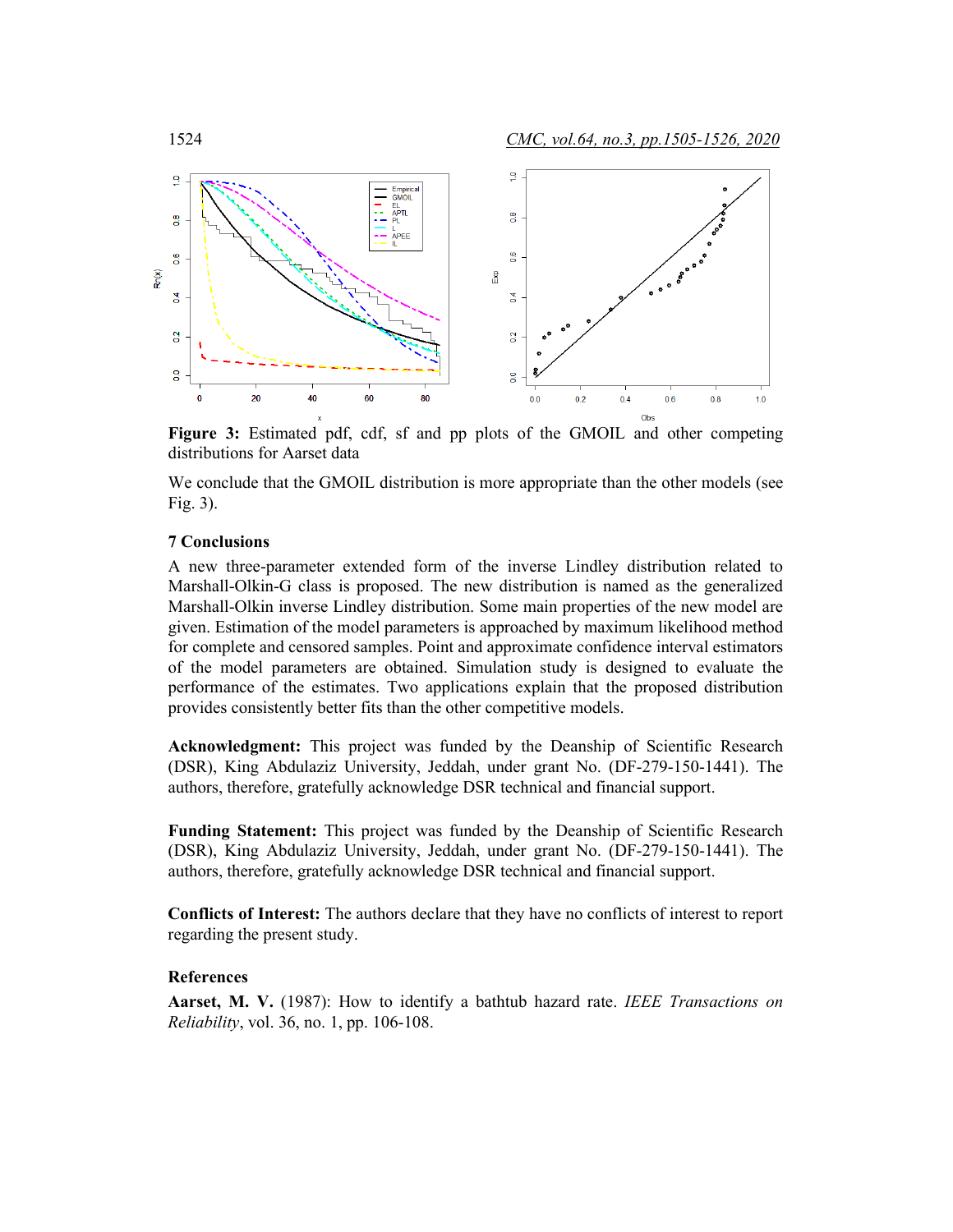**Alizadeh, M.; Tahir, M. H.; Cordeiro, G. M.; Zubair, M.; Hamedani, G. G.** (2015): The Kumaraswamy Marshal-Olkin family of distributions. *Journal of the Egyptian Mathematical Society*, vol. 23, no. 3, pp. 546-557.

**Bakouch, H.; Al-Zahrani, B.; Al-Shomrani, A.; Marchi, V.; Louzad, F. (**2012): An extended Lindley distribution. *Journal of the Korean Statistical Society*, vol. 41, no. 1, pp. 75-85.

**Barakat, H. M.; Ghitany, M. E.; AL-Hussaini, E. K.** (2009): Asymptotic distributions of order statistics and record values under the Marshall-Olkin parameterization operation. *Communication in Statistics Theory & Methods*, vol. 38, no. 13, pp. 2267-2273.

**Barco, K. V. P.; Mazucheli, J.; Janeiro, V.** (2017): The inverse power Lindley distribution. *Communications in Statistics-Simulation and Computation*, vol. 46, no. 8, pp. 6308-6323.

**Barreto-Souza, W.; Lemonte, A. J.; Cordeiro, G. M.** (2013): General results for Marshall and Olkin's family of distributions. *Anais da Academia Brasileira de Ciências*, vol. 85, no. 1, pp. 3-21.

**Cordeiro, G. M.; Lemonte, A. J.; Ortega, E. E. M.** (2014): The Marshall-Olkin family of distributions: mathematical properties and new models. *Journal of Statistical Theory & Practice*, vol. 8, no. 2, pp. 343-366.

**Dey, S.; Ghosh, I.; Kumar, D.** (2019): Alpha power transformed Lindley distribution: properties and associated inference with application to earthquake data. *Annals of Data Science*, vol. 6, no. 4, pp. 623-650.

**Ghitany, M.; Al-Mutairi, D.; Balakrishnan, N.; Al-Enezi, I.** (2013): Power Lindley distribution and associated inference. *Computational Statistics and Data Analysis*, vol. 64, no. c, pp. 20-33.

**Ghitany, M.; Atieh, B.; Nadadrajah, S.** (2008): Lindley distribution and its applications. *Mathematics and Computers in Simulation*, vol. 78, no. 4, pp. 493-506.

**Handique, L.; Chakraborty, S.; Hamedani, G. G.** (2017): The Marshall-Olkin-Kumaraswamy-G family of distributions. *Journal of Statistical Theory and Applications*, vol. 16, no. 4, pp. 427-447.

**Hassan, A. S.; Assar, S. A.** (2019):A new class of power function distribution: properties and applications. *Annals of Data Science*, pp. 1-22. https://doi.org/10.1007/s40745-019- 00195-7.

**Hassan, A. S.; Elgarhy, M.; Mohamed, R. E.; Alrajhi, S.** (2019): On the alpha power transformed power Lindley distribution. *Journal of Probability and Statistics*, pp. 1-13, https://doi.org/10.1155/2019/8024769.

**Hassan, A. S.; Mohamd, R. E.; Elgarhy, M; Fayomi, A.** (2019): Alpha power transformed extended exponential distribution: properties and applications. *Journal of Nonlinear Sciences and Applications*, vol. 12, no. 4, pp. 239-251.

**Hibatullah, R.; Widyaningsih, Y.; Abdullah, S.** (2018): Marshall-Olkin extended inverse power Lindley distribution with applications. *AIP Conference Proceedings*, vol. 2021, no. 1, pp. 060025.

**Jamal, F.; Elbatal, I.; Chesneau, C.; Elghary, M.; Hassan, A. S.** (2019): Modified beta generalized linear failure rate distribution: theory and applications. *Journal of Prime Research in Mathematics*, vol. 15, pp. 21-48.